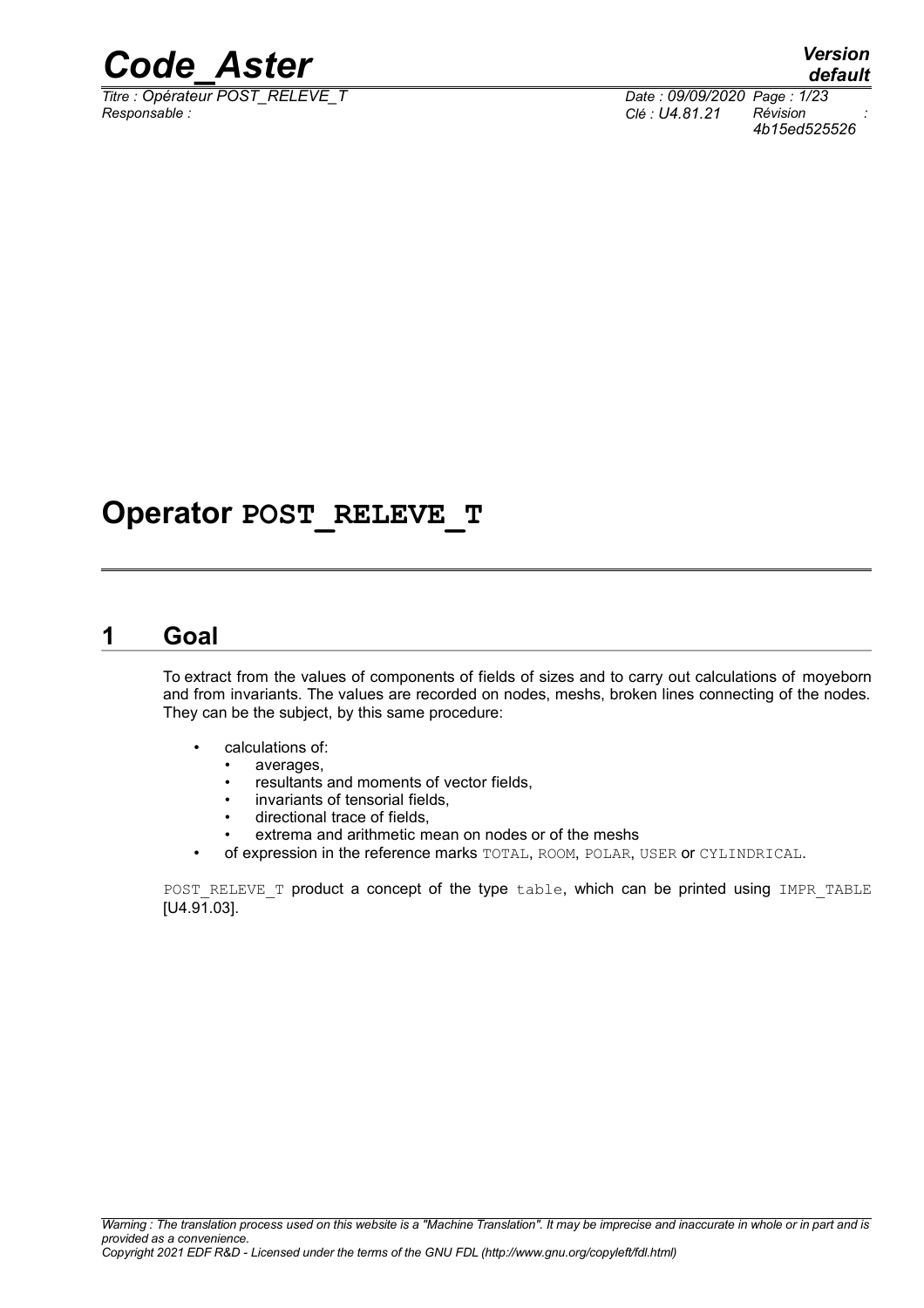*Titre : Opérateur POST\_RELEVE\_T Date : 09/09/2020 Page : 2/23*

*default Responsable : Clé : U4.81.21 Révision :*

*4b15ed525526*

## **2 General syntax**

| tresu [tabl_sdaster] = POST_RELEVE_T(                                                                                                                                                                                                                                                                                                                                                                                                                          |                                                                                                                                                                                                                                          |
|----------------------------------------------------------------------------------------------------------------------------------------------------------------------------------------------------------------------------------------------------------------------------------------------------------------------------------------------------------------------------------------------------------------------------------------------------------------|------------------------------------------------------------------------------------------------------------------------------------------------------------------------------------------------------------------------------------------|
| $ACTION = F$ (                                                                                                                                                                                                                                                                                                                                                                                                                                                 |                                                                                                                                                                                                                                          |
| $ENTITLE = name$ ,<br>OPERATION = $ $ 'EXTRACTION',<br>  'AVERAGE',<br>$ $ 'EXTREMA',<br>'MOYENNE ARITH',                                                                                                                                                                                                                                                                                                                                                      | [K8]<br>[K16]                                                                                                                                                                                                                            |
| / case OPERATION = 'EXTRACTION' or 'AVERAGE':                                                                                                                                                                                                                                                                                                                                                                                                                  |                                                                                                                                                                                                                                          |
| $\bullet$ GROUP NO = lgrno,<br>$\Diamond$ / ALL = 'YES',<br>/ GROUP_MA= lgrma,                                                                                                                                                                                                                                                                                                                                                                                 | [1 gr noeud]<br>[1 gr maille]                                                                                                                                                                                                            |
| case OPERATION = 'EXTREMA' or 'MOYENNE ARITH':<br>$\sqrt{2}$                                                                                                                                                                                                                                                                                                                                                                                                   |                                                                                                                                                                                                                                          |
| $ALL = 'YES',$<br>GROUP $NO = 1$ grno,<br>GROUP MA= lgrma,                                                                                                                                                                                                                                                                                                                                                                                                     | [l gr noeud]<br>[l gr maille]                                                                                                                                                                                                            |
| $\Diamond$ FORMAT $C = /$ 'MODULE',<br>/ $'REAL'$ ,                                                                                                                                                                                                                                                                                                                                                                                                            | [DEFECT]                                                                                                                                                                                                                                 |
| / $'$ IMAG',<br>$\bullet$ / CHAM GD = chpgd,<br>$\sqrt{2}$                                                                                                                                                                                                                                                                                                                                                                                                     | [cham no sdaster]<br>[cham elem]                                                                                                                                                                                                         |
| $RESULT = resu,$<br>$\sqrt{2}$<br>$\sqrt{2}$<br>$\sqrt{2}$<br>$\sqrt{2}$<br>$\sqrt{2}$<br>$\sqrt{2}$<br>$\sqrt{2}$<br>$\sqrt{2}$<br>$\sqrt{2}$                                                                                                                                                                                                                                                                                                                 | [evol elas]<br>[evol ther]<br>[evol noli]<br>[mode flamb]<br>[dyna trans]<br>[dyna harmo]<br>[mode meca]<br>[mode stat]<br>[fourier elas]<br>$\sqrt{2}$<br>[fourier ther]<br>[mult elas]<br>[mode acou]<br>[acou harmo]<br>[base modale] |
| NOM $CHAM = chpsymbo,$<br>TOUT ORDRE =<br>'YES',<br>$\sqrt{2}$<br>$\sqrt{2}$<br>lordre,<br>NUME ORDRE<br>$=$<br>/ LIST ORDRE<br>lenti,<br>$=$<br>NUME MODE<br>lmode,<br>$\sqrt{2}$<br>$=$<br>LIST MODE<br>lenti,<br>$\sqrt{2}$<br>$=$<br>NOM CAS<br>$\sqrt{2}$<br>$=$<br>nomcas,<br>NOEUD CMP<br>$\sqrt{2}$<br>noeucmp,<br>$=$<br>lfreq,<br>$\sqrt{2}$<br>$\sqrt{2}$<br>FREQ<br>$=$<br>LIST FREQ =<br>lreel,<br>INST<br>linst,<br>$=$<br>lreel,<br>LIST INST = | [K16]<br>$[1  I]$<br>[listis]<br>$[1 1]$<br>[listis]<br>[K24]<br>[K24]<br>[1 R]<br>[liststr8]<br>[1 R]<br>[liststr8]                                                                                                                     |

*Warning : The translation process used on this website is a "Machine Translation". It may be imprecise and inaccurate in whole or in part and is provided as a convenience.*

*Copyright 2021 EDF R&D - Licensed under the terms of the GNU FDL (http://www.gnu.org/copyleft/fdl.html)*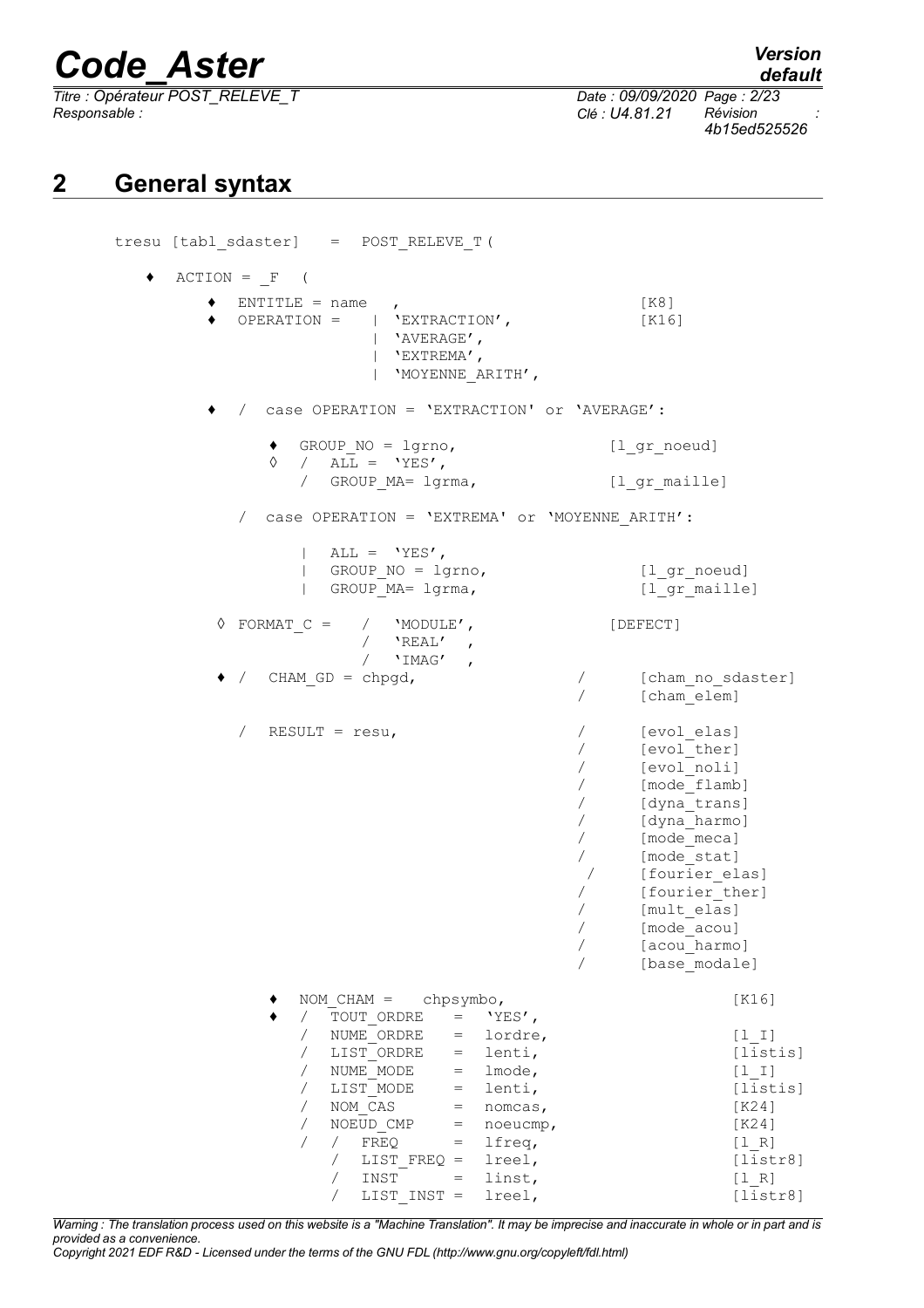### *Code\_Aster Version default Titre : Opérateur POST\_RELEVE\_T Date : 09/09/2020 Page : 3/23 Responsable : Clé : U4.81.21 Révision : 4b15ed525526* ◊ | PRECISION=/prec, [R] / 1.D-6, [DEFECT] ◊ | 'RELATIVE' CRITERE=/, [DEFECT] / 'ABSOLUTE',  $\leftrightarrow$  / TOUT CMP = / NOM  $\overline{C}MP = lcmp,$  [l K8]  $\Diamond$  REFERENCE MARK = / 'TOTAL', [DEFECT] / 'POLAR', / 'LOCAL' ,  $\sqrt{VECT}$  Y = (oy1, oy2, oy3), [l R] / 'USER',  $\triangleleft$  ANGL NAUT = (has, B, c), [l R] / 'CYLINDRICAL',  $\bullet$  ORIGIN =  $(X, \text{ there}, Z), [l_R]$  $\triangleleft$  AXE Z= (oz1, oz2, oz3), [1 R]  $\begin{array}{cccc} \mid & \text{TRAC\_NOR} & = & \text{YES'} \,, \\ \mid & \text{TRAC} & \text{DIR} & = & \text{YES'} \,, \end{array}$ | TRAC\_DIR  $\bullet$  DIRECTION =(X, there, [Z]), [1\_R]<br>INVARIANT = 'YES'. / INVARIANT =  $'YES'$ , / ELEM PRINCIPAUX= 'YES', /  $RESUITANT = lcmp,$  [1K8]  $\Diamond$  MOMENT = lcmp, [l<sup>K8]</sup>  $\bullet$  NOT =  $(X, \text{ there}, [Z])$ , [1R] ◊ MOYE\_NOEUD= / 'YES', [DEFECT] )  $/$  'NOT', ◊ TITLE = title [l\_Kn] )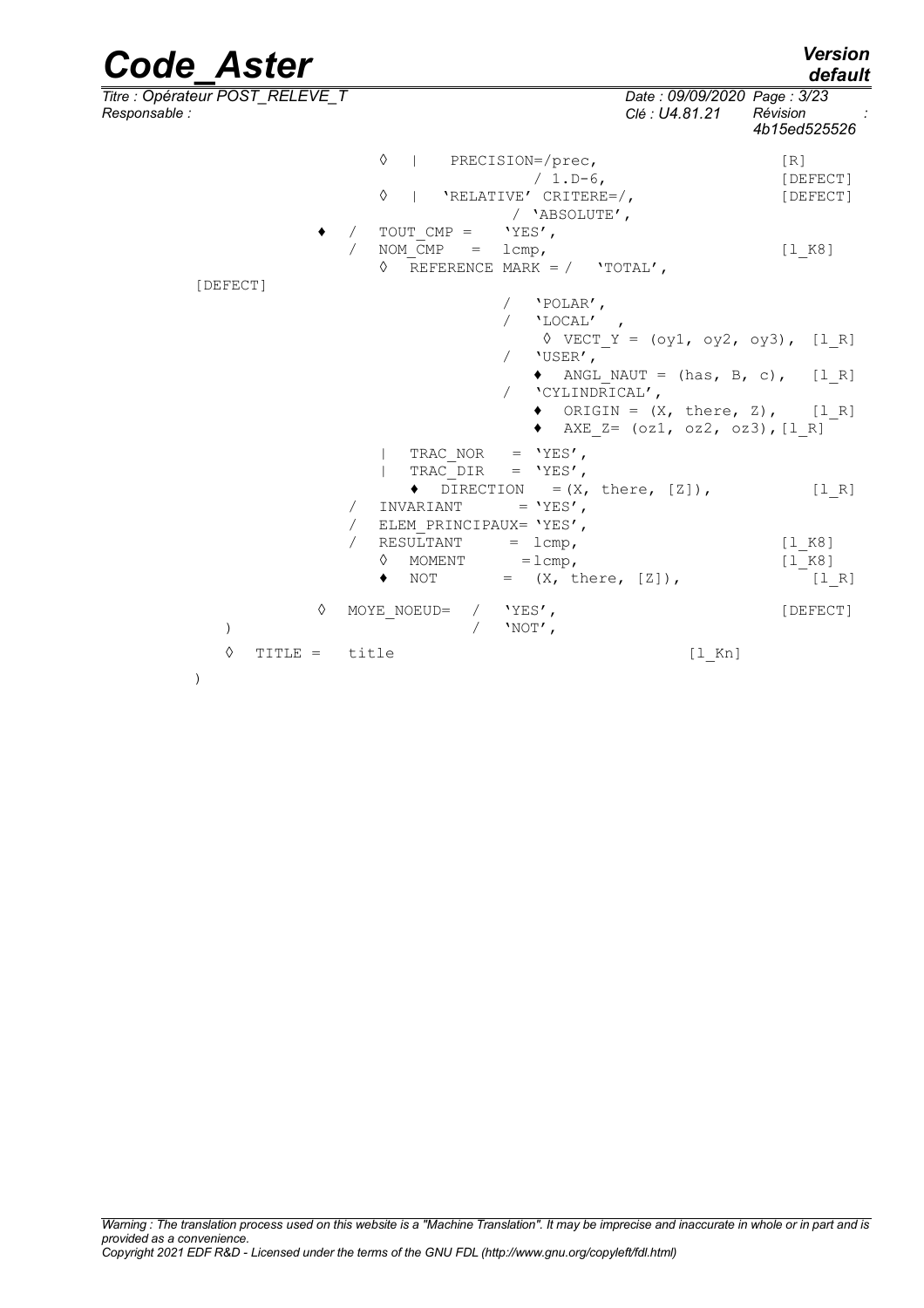*Titre : Opérateur POST\_RELEVE\_T Date : 09/09/2020 Page : 4/23 Responsable : Clé : U4.81.21 Révision :*

### **3 Principles of use of POST\_RELEVE\_T : operand ACTION**

The postprocessing carried out by POST\_RELEVE\_T require the data of three information:

- place,
- object,
- nature.

Each occurrence of the keyword factor ACTION this triplet defines.

**place** postprocessing indicates a geometrical figure connecting the points of post - treatment. This place is defined in average DU keyword GROUP NO.

**object** postprocessing is defined by the choice of a field of size, components and possibly of associated quantities chosen by various keywords.

The fields of size are chosen by one of the keywords:

RESULT and keywords allowing for choice of the fields with the nodes or the fields with the elements of the structure of data result.

CHAM GD field of size produced by an operator elementary, or extracted from a concept result by CREA\_FIELD [U4.72.04].

components by:

TOUT\_CMP NOM\_CMP

### and quantities associated by:

INVARIANT ELEM\_PRINCIPAUX TRAC\_NOR TRAC DIR and DIRECTION RESULTANT and, optionally, MOMENT and NOT

**nature** postprocessing corresponds to the operations: keyword OPERATION

- of extraction of values: 'EXTRACTION'
- of calculation of averages (with the direction integration), of minimum and maximum on an ordered group of nodes : 'AVERAGE'
- of calculation of minimum and maximum on groups or entities: 'EXTREMA'
- of calculation of averages to the arithmetic direction on groups or entities: 'MOYENNE\_ARITH'

## **4 Choice of the place of postprocessing**

### **4.1 OPERATION = 'EXTRACTION' or 'AVERAGE'**

*Warning : The translation process used on this website is a "Machine Translation". It may be imprecise and inaccurate in whole or in part and is provided as a convenience. Copyright 2021 EDF R&D - Licensed under the terms of the GNU FDL (http://www.gnu.org/copyleft/fdl.html)*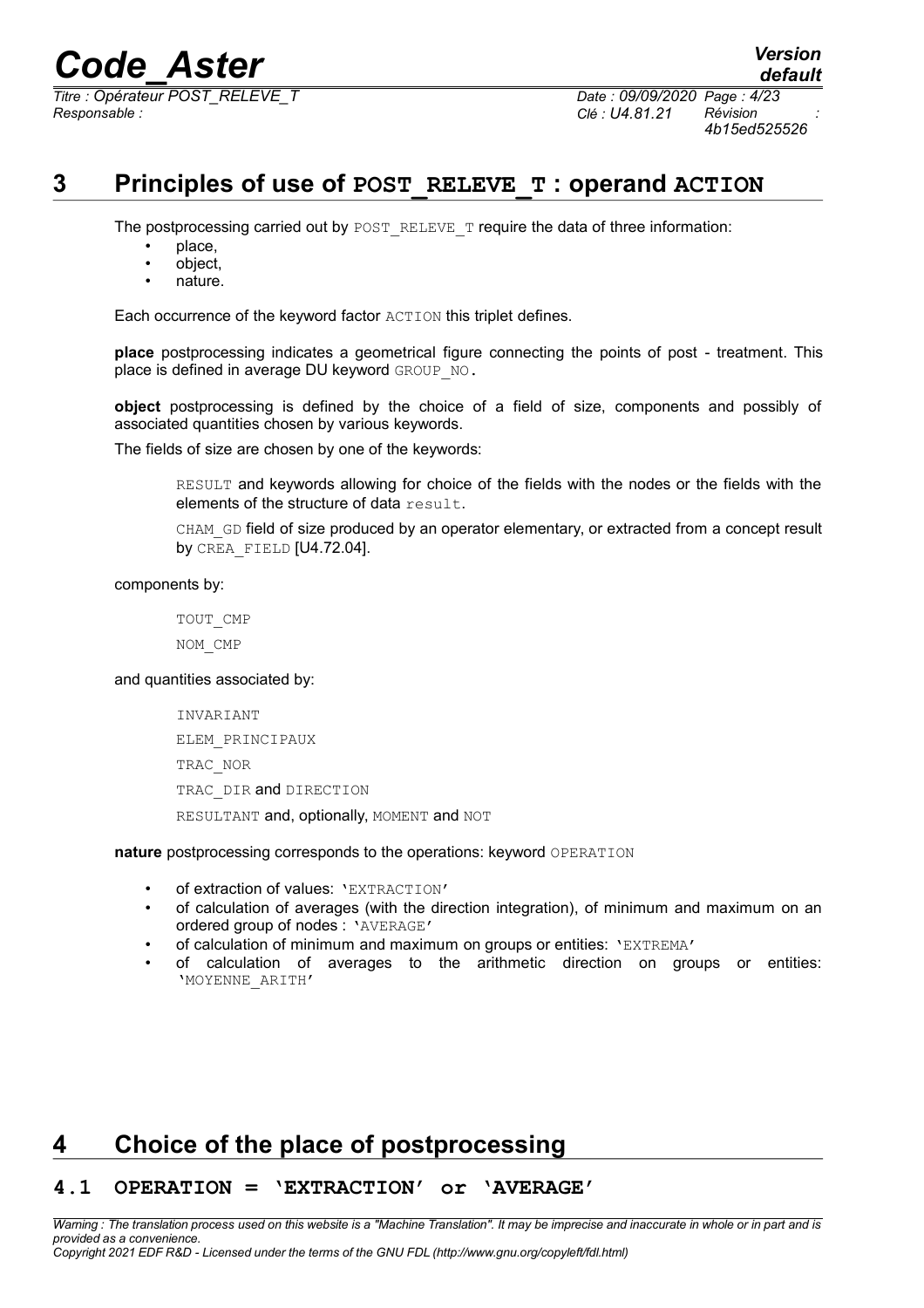*Titre : Opérateur POST\_RELEVE\_T Date : 09/09/2020 Page : 5/23 Responsable : Clé : U4.81.21 Révision :*

*4b15ed525526*

### **4.1.1 Syntax**

| $\bullet$ GROUP NO = lgrno, | $[1$ _gr_noeud] |
|-----------------------------|-----------------|
| $\Diamond$ / ALL = 'YES',   |                 |
| / GROUP $MA = lqrma$ ,      | [l qr maille]   |

### **4.1.2 Operands GROUP\_NO/ALL/GROUP\_MA**

- The argument of GROUP NO is a list of groups of nodes. The nodes are treated in the order provided by the user. To reorder the nodes of a list, the order should be used DEFI\_GROUP/OPTION = 'NOEUD ORDO' [U4.22.01]
- The keyword GROUP MA allows to limit postprocessing to a list of groups of meshs.

ALL = 'YES'returns to the standard case (one considers all the meshs). These keywords are not usable qu' with GROUP NO.

### **Note:**

*It is disadvised using GROUP\_MA with the operation AVERAGE except if the elements are segments. Let us recall that the operation AVERAGE calculate sizes according to a length L. For fuller information, it is necessary to refer in the paragraph dedicated to the keyword OPERATION where the quantities calculated using this option are presented.*

*The keyword TOUT=' OUI' wants to say "all the meshs of the grid" the directly affected nodal elements on the nodes of the grid (AFFE\_MODELE/NODE), in addition disadvised, are ignored postprocessing.*

### **4.1.3 Concepts of points of postprocessing and examples**

The points of postprocessing are the points of  $\Omega$  where the components (or quantities derived) are evaluated. The operation of extraction carries out this evaluation.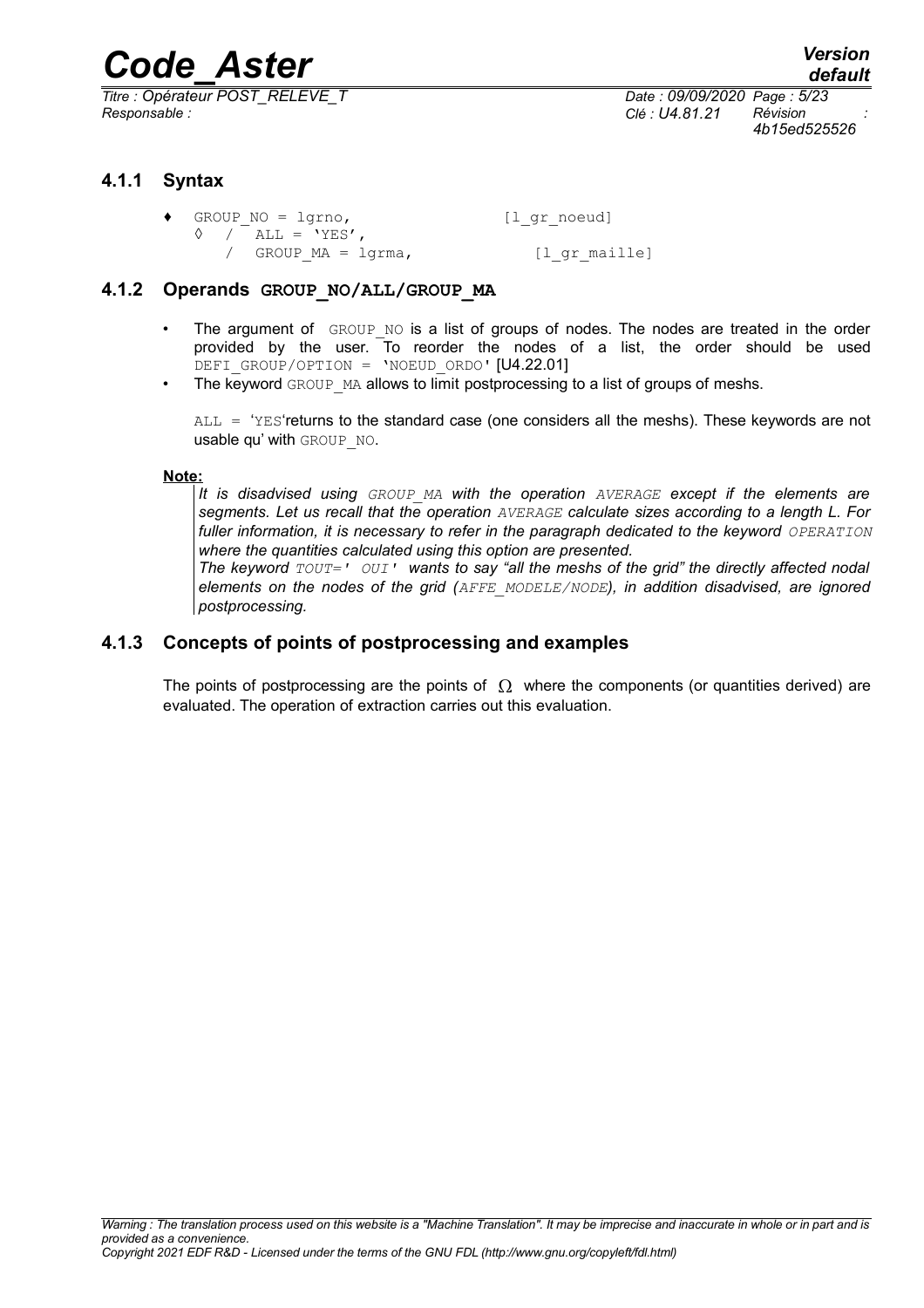*Titre : Opérateur POST\_RELEVE\_T Date : 09/09/2020 Page : 6/23 Responsable : Clé : U4.81.21 Révision :*

*default 4b15ed525526*

### **4.1.4 Example of points of postprocessing specified by the keyword GROUP\_NO**





This figure visualize a place of postprocessing built starting from a list of nodes.

The points of postprocessing are the nodes represented, the place of postprocessing is the broken line connecting them according to the order provided by the user, which makes it possible to define a curvilinear X-coordinate. The value extracted on these lines is interpolated linearly between the values recorded on the nodes. Thus it should be noticed that if the operation of postprocessing is a calculation of average, all occurs like if the segment  $[N_{47} N_{61}]$  was contained entire in  $\Omega$ .

In this case, the curvilinear X-coordinate is calculated starting from the course of the nodes, such as defined in the list of nodes.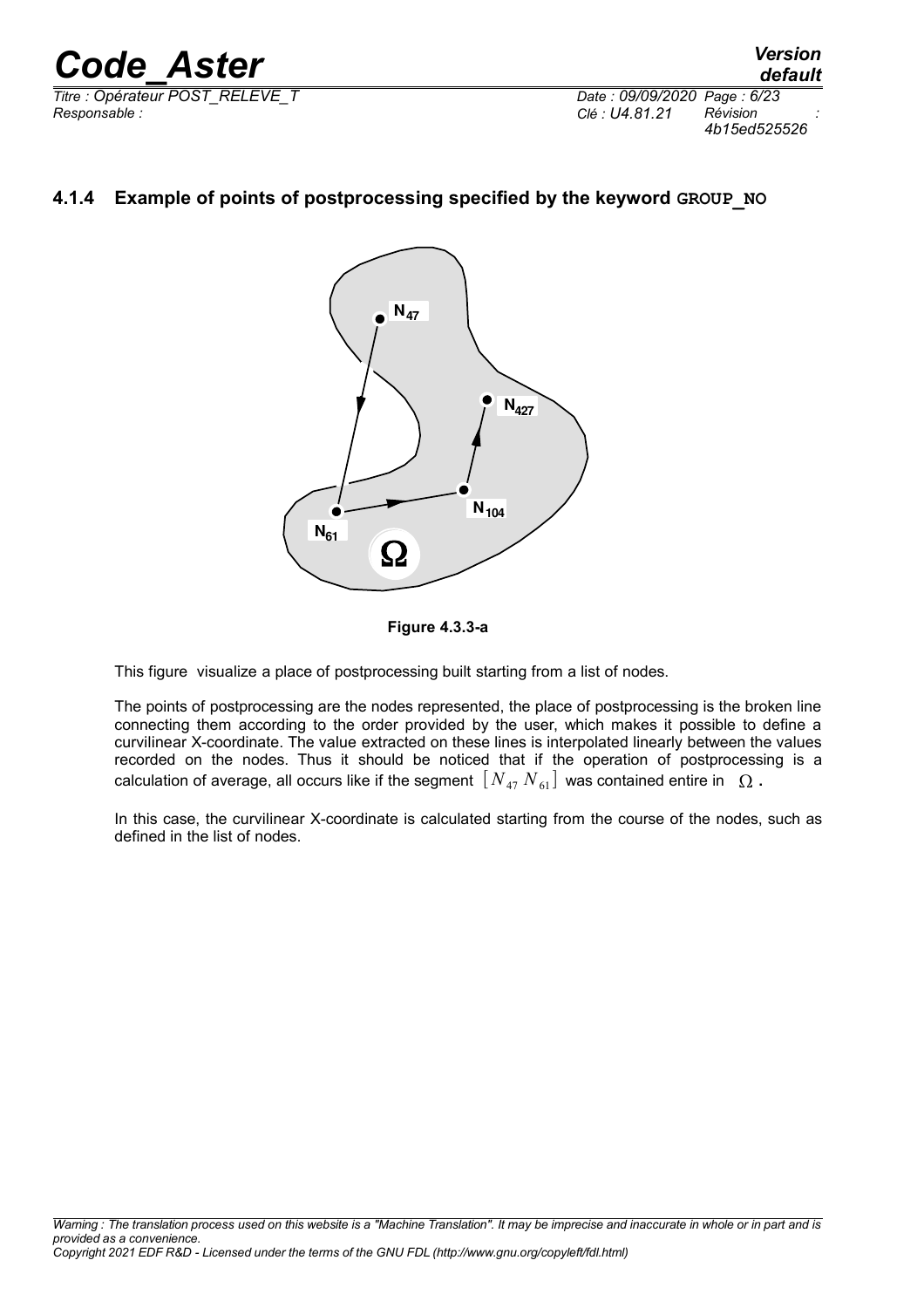*Titre : Opérateur POST\_RELEVE\_T Date : 09/09/2020 Page : 7/23*

*Responsable : Clé : U4.81.21 Révision : 4b15ed525526*

### **4.2 OPERATION = 'EXTREMA' or 'MOYENNE\_ARITH'**

### **4.2.1 Syntax**

|  | $\bullet$   ALL = 'YES', |               |
|--|--------------------------|---------------|
|  | GROUP NO = $lqrho$ ,     | [l gr noeud]  |
|  | $ $ GROUP MA = $1$ qrma, | [l gr maille] |

### **4.2.2 Operands ALL / GROUP\_NO/GROUP\_MA**

- The argument of GROUP NO is a list of groups of nodes. The nodes are not ordered.
- The keyword GROUP MA allows to limit postprocessing to a list of groups of meshs.
- $ALL = 'YES'$ returns to the standard case (one considers all the meshs).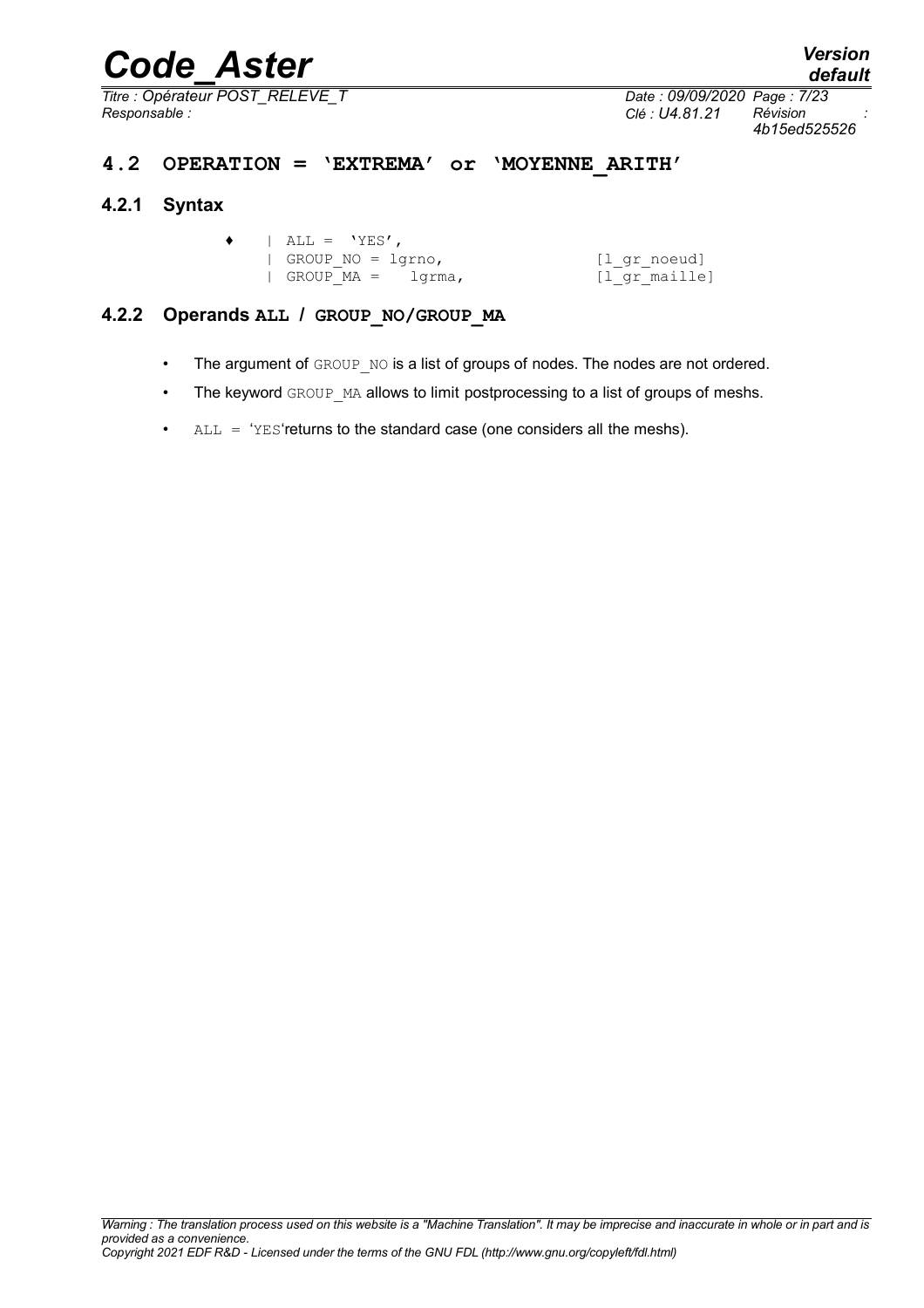*Responsable : Clé : U4.81.21 Révision :*

*default Titre : Opérateur POST\_RELEVE\_T Date : 09/09/2020 Page : 8/23 4b15ed525526*

## **5 Object-choice of postprocessing**

These keywords make it possible to define the object of postprocessing. They indicate:

- a field of size: keywords CHAM GD, RESULT (and its associated keywords),
- a quantity associated with the components with the field: keywords TOUT CMP, NOM CMP, INVARIANT, ELEM\_PRINCIPAUX, TRAC\_NOR, TRAC\_DIR, DIRECTION, REFERENCE MARK, NAP, RESULTANT, MOMENT, NOT.

### **5.1 Field of size**

### **5.1.1 Syntax**

|   | CHAM $GD = chpqd$ ,<br>RESULT = $resu,$                              |                                                     |
|---|----------------------------------------------------------------------|-----------------------------------------------------|
|   | NOM $CHAM = chpsymbo$ ,<br>TOUT ORDRE = $'YES'$ ,                    | [K16]                                               |
|   | NUME ORDRE = $lordre,$<br>LIST ORDRE = lenti,                        | [1 1]<br>[listis]                                   |
|   | NUME MODE $=$ lmode,                                                 | [1 I]                                               |
|   | LIST MODE = lenti,<br>/ NOM $CAS$ = nomcas,                          | [listis]<br>$K24$ ]                                 |
|   | $\frac{1}{2}$ $\frac{1}{2}$ FREQ =<br>lfreq,<br>/ LIST FREQ = lreel, | $\begin{bmatrix} 1 & R \end{bmatrix}$<br>[liststr8] |
|   | INST<br>$=$ linst,<br>/ LIST INST = $lreel$ ,                        | [1 R]<br>[liststr8]                                 |
|   | ♦<br>PRECISION =<br>/ prec,<br>$/ 1.D-6,$                            | [R]<br>[DEFECT]                                     |
|   | ♦<br>CRITERION = $/$ 'RELATIVE',<br>/ 'ABSOLUTE',                    | [DEFECT]                                            |
| 0 | FORMAT $C =$<br>'MODULE',<br>'REAL'<br>$\overline{ }$<br>'IMAG'      | [DEFECT]                                            |

### **5.1.2 Operand CHAM\_GD**

The argument of CHAM GD is the name of a concept of the type cham no  $*$  or cham elem  $*$ .

### **5.1.3 Operands RESULT / NOM\_CHAM / TOUT\_ORDRE / NUME\_ORDRE / LIST\_ORDRE / NUME\_MODE / LIST\_MODE / NOM\_CAS / FREQ / LIST\_FREQ / INST / LIST\_INST / PRECISION / CRITERION**

See [U4.71.00].

### **5.1.4 Operand FORMAT\_C**

In the case of the complex fields, one can extract:

| 'MODULE' | the module         |
|----------|--------------------|
| 'REAL'   | the real part      |
| 'IMAG'   | the imaginary part |

## **5.2 Components of the field and derived quantities**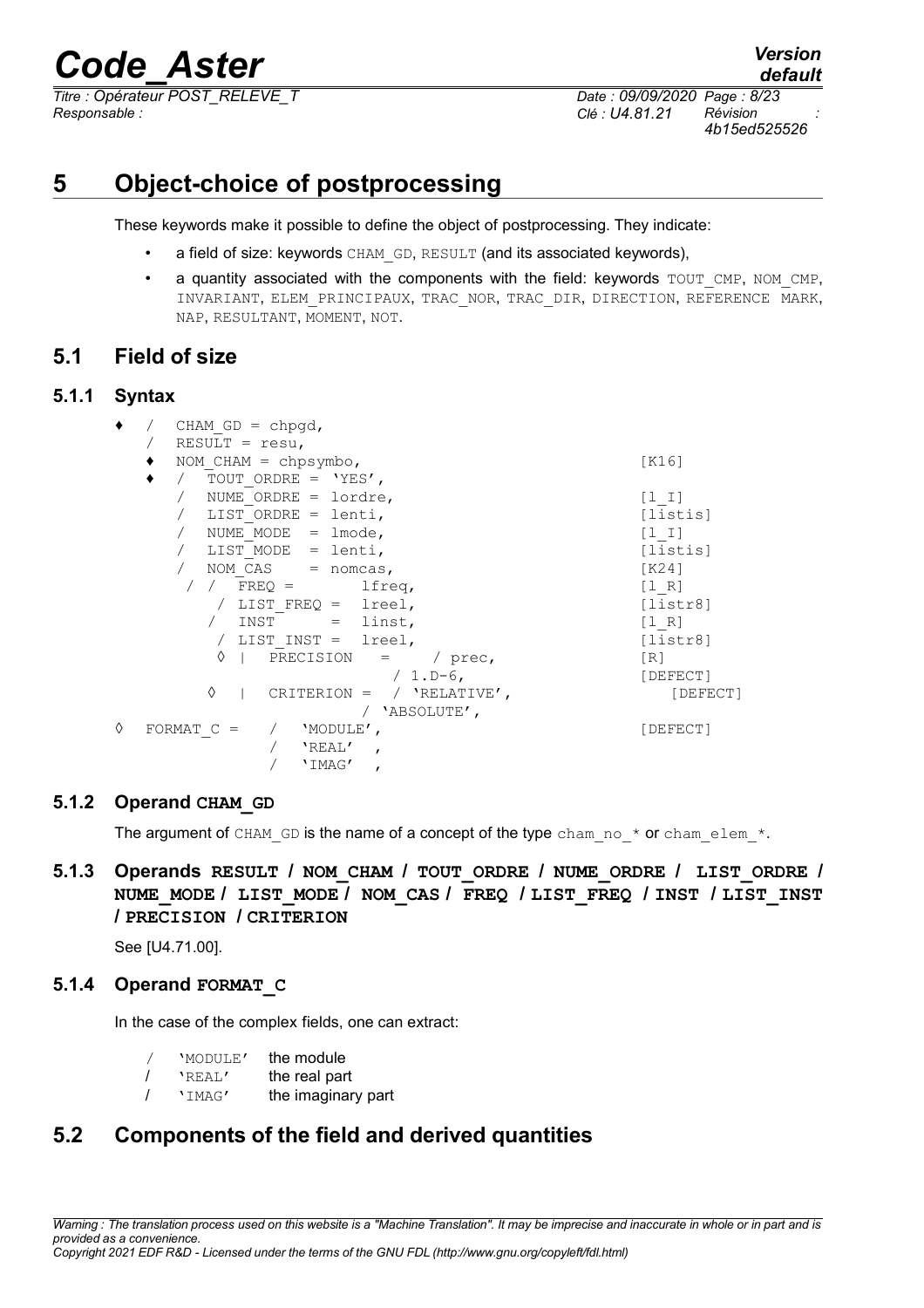*Responsable : Clé : U4.81.21 Révision :*

*Titre : Opérateur POST\_RELEVE\_T Date : 09/09/2020 Page : 9/23 4b15ed525526*

For the vectors and the tensors of order 2, it is possible to ask the evaluation of the components in a reference mark and to derive from the quantities obtained by contracted product. Keywords REFERENCE MARK, TRAC NOR, TRAC DIR and DIRECTION allow to define these quantities.

### **5.2.1 Syntax**

|  | / TOUT CMP = $'YES'$ ,                                        |                                       |
|--|---------------------------------------------------------------|---------------------------------------|
|  | / NOM $CMP = 1$ cmp,                                          | $\lceil 1 \rceil$ K8]                 |
|  | $\Diamond$ / REFERENCE MARK = / 'TOTAL',                      | [DEFECT]                              |
|  | / 'POLAR',                                                    |                                       |
|  | $/$ 'LOCAL',                                                  |                                       |
|  | $\Diamond$ VECT Y = (oy1, oy2, oy3), [1 R]                    |                                       |
|  | / 'USER',                                                     |                                       |
|  | $\blacklozenge$ ANGL NAUT = (has, B, c), [1 R]                |                                       |
|  | / 'CYLINDRICAL',                                              |                                       |
|  | $\bullet$ ORIGIN = $(X, \text{ there}, Z), [l \ R]$           |                                       |
|  | • AXE $Z = (oz1, oz2, oz3)$ , [1 R]                           |                                       |
|  | $\Diamond$ / TRAC NOR = 'YES',                                |                                       |
|  |                                                               |                                       |
|  | / TRAC DIR = 'YES',                                           |                                       |
|  | $\blacklozenge$ DIRECTION = $(X, \text{ there}, [Z])$ , [1 R] |                                       |
|  | $INVARIANT = 'YES'$ ,                                         |                                       |
|  | / ELEM PRINCIPAUX= 'YES',                                     |                                       |
|  | $RESULTANT$ = $1cmp,$                                         | [1 K8]                                |
|  | $\Diamond$ MOMENT = $lcmp,$                                   | [1 K8]                                |
|  | $\bullet$ NOT = $(X, \text{ there}, [Z]),$                    | $\begin{bmatrix} 1 & R \end{bmatrix}$ |
|  |                                                               |                                       |

### **5.2.2 Operand TOUT\_CMP**

TOUT CMP

This keyword admits for argument only the text 'YES' and selects all the components defined in the catalogue of the sizes for the size relating to the fields specified by the keywords RESULT and CHAM\_GD.

### **5.2.3 Operands NOM\_CMP**

Allows to define the components of the size of the treated field:

NOM CMP : the components are introduced by name

### **5.2.4 Operand REFERENCE MARK**

/ REFERENCE MARK

The choice of a reference mark allows among the following reference marks:

- reference mark TOTAL : Cartesian reference mark of definition of the grid,
- reference mark POLAR : standard polar reference mark of the plan (*OXY* ) (order of the components:  $(r, \theta)$ ,
- reference mark ROOM : reference mark of the plan made up of the tangent and normal vectors (in this order) instead of postprocessing. The normal vector is defined in each point of post - treatment like average of the normals on the right and on the left.

### **Definition of the normal instead of postprocessing.**

In each point of postprocessing the normal is defined like average of the normals on the right and on the left.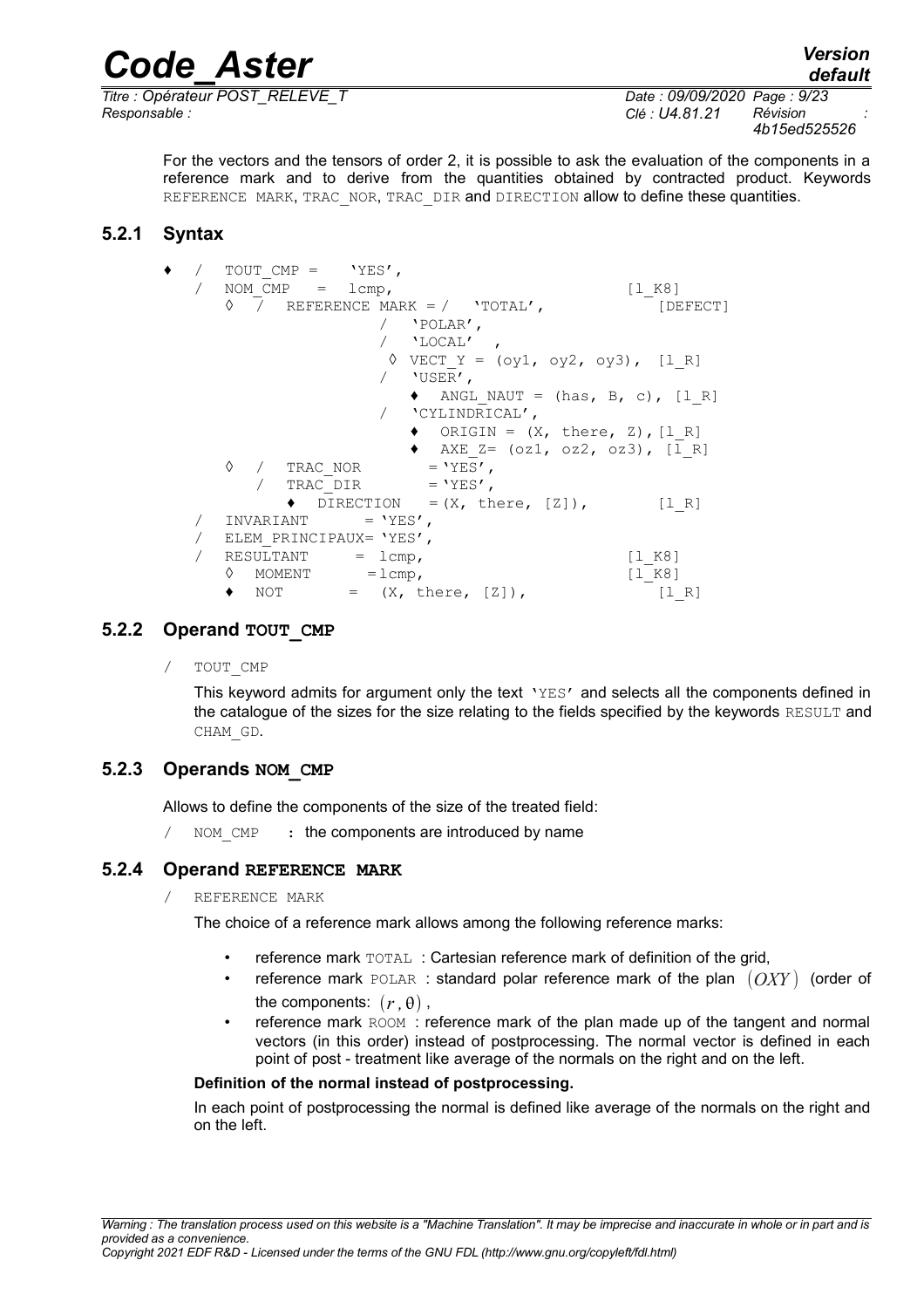*Titre : Opérateur POST\_RELEVE\_T Date : 09/09/2020 Page : 10/23*

*Responsable : Clé : U4.81.21 Révision : 4b15ed525526*



**Figure 5.2.4-a**

The tangent vector is obtained by a rotation of  $-\pi/2$  starting from the normal vector.

In the case of the reference mark ROOM and of a line 3D, it will be necessary to provide:

 $VECT_Y = (oy1, oy2, oy3)$ 

Coordinates of a vector whose projection on the orthogonal level with the directing axis of the line will be taken as the normal with the line. The order of the components in a local reference mark is  $(t, n, k)$ .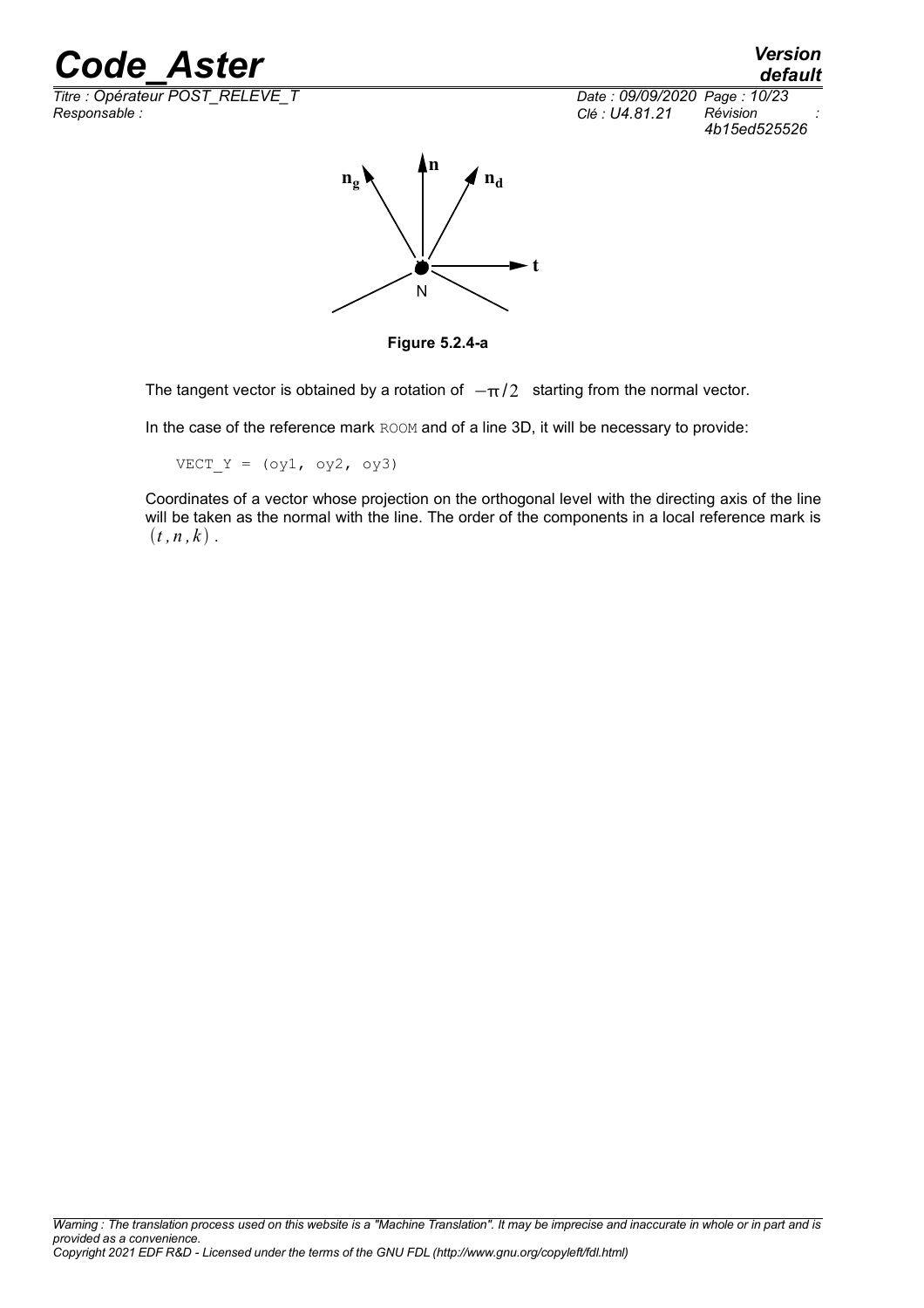

*Titre : Opérateur POST\_RELEVE\_T Date : 09/09/2020 Page : 11/23*

*Responsable : Clé : U4.81.21 Révision : 4b15ed525526*

### **Example of use:**



#### **Figure 5.2.4-b**

One wants to make an extraction on the line *ABC* according to the definite local reference mark above (local axis there in the total direction *OX* ).

Here, one can find a vector constant in any point of the line to define the vector  $VECT_Y = (1. , 0. , 0.).$ 

This is possible because in any point this vector is already in the orthogonal plan with the line.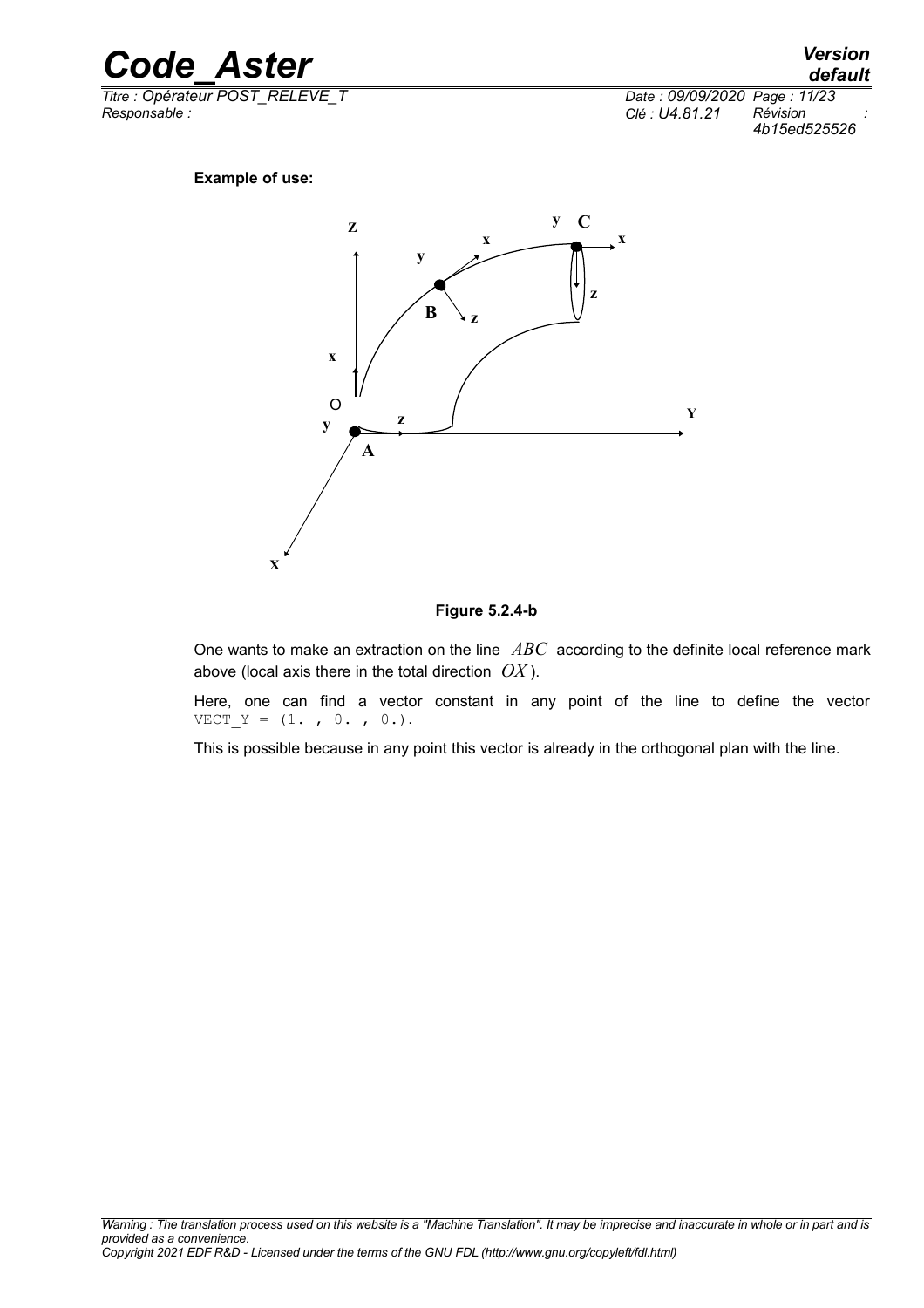*Titre : Opérateur POST\_RELEVE\_T Date : 09/09/2020 Page : 12/23 Responsable : Clé : U4.81.21 Révision :*

## *default*

*4b15ed525526*



**Figure 5.2.4-c**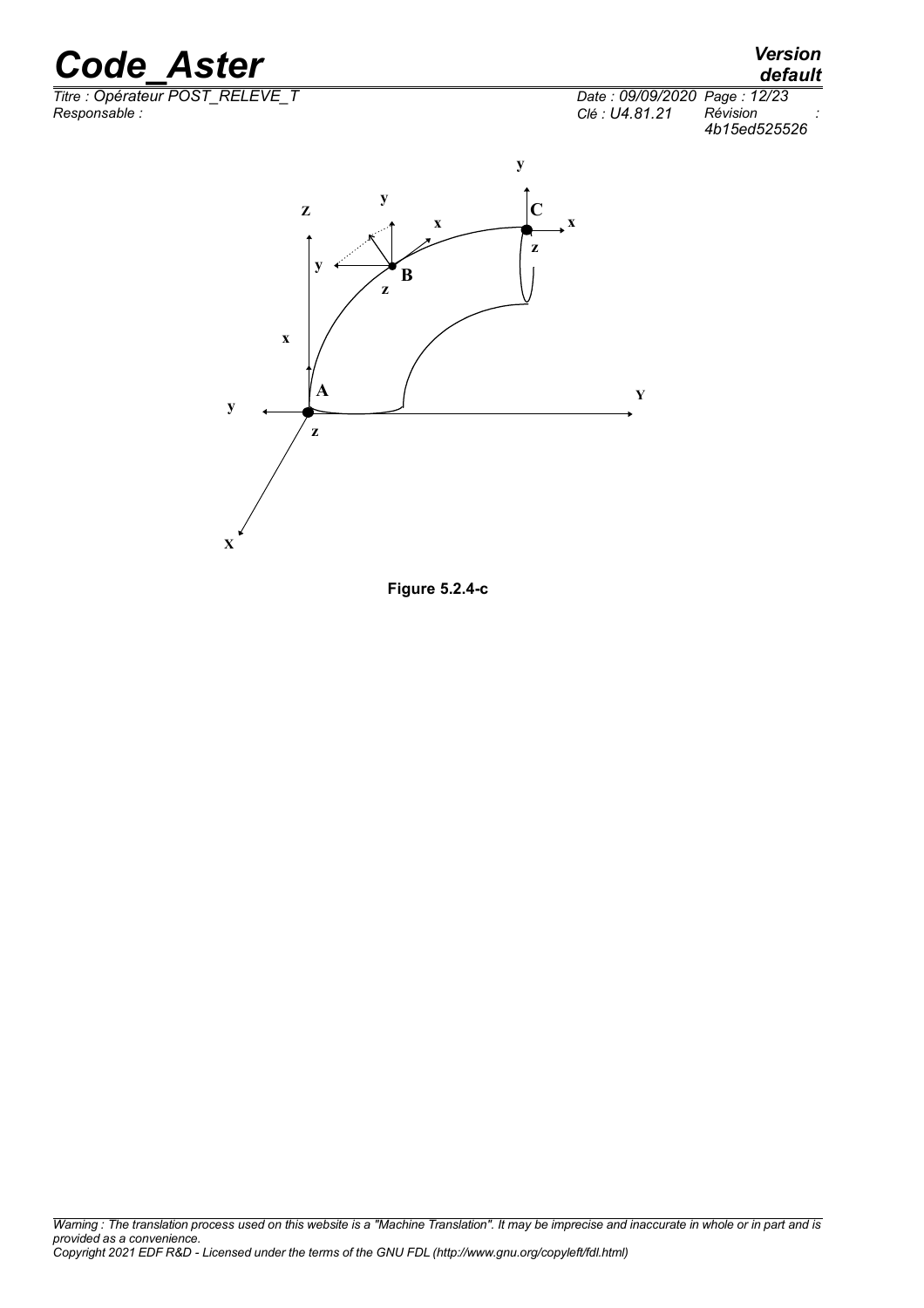*Responsable : Clé : U4.81.21 Révision :*

So on the other hand, one wishes to have the local axis *z* in the total direction *OX* [Figure 5.2.4-c], the vector  $VECT Y$  will depend on the point considered:

 $(0,0,1)$  is appropriate except in *A* (where  $(0,-1,0)$ ) is appropriate)  $(0, -1.0)$  is appropriate except in *C* (where  $(0, 0.1)$  is appropriate)

It will thus be necessary in this case to cut out the line in two pieces ( *AB* and *BC* ) and to define one VECT Y different on each piece.

reference mark USER: defined by the data of 3 nautical angles (in degrees):

ANGL NAUT =  $(has, B, C)$ 

reference mark CYLINDRICAL defined by:

```
<code>ORIGIN</code> = \, (X, \, the\,re, \, coordinates of the origin \,O\, reference mark \,Z)
AXE Z= (oz1,
oz3)
                       \circz<sub>2</sub>, coordinates of a vector defining the axis Oz (axis of the
                               cylinder).
                               The order of the components in a cylindrical reference
                               mark is (r, z, \theta).
```
### **5.2.5 Operand TRAC\_NOR**

/ TRAC\_NOR: only for modelings 2D and 3D.

Determination of the normal trace of a vector or a tensor of order 2: it is the typical case of the directional trace obtained when the direction *u* be identified with the normal *n* instead of post treatment.

### **5.2.6 Operands TRAC\_DIR/DIRECTION**

- / TRAC DIR: only for modelings 2D and 3D.
	- ♦ DIRECTION

Determination of the directional trace of a vector  $\bm{v} {=} (v_i)$  or of a tensor of order 2  $\bm{\sigma} {=} (\sigma_i)$  in the direction  $\boldsymbol{u=} (u_{i})$  ; i.e. scalar  $\vert v_{k} u_{k} \vert$  or of the vector  $\vert \sigma_{ik} u_{k} \vert$ 

Direction  $u$  is defined by means of the keyword  $DIRECTION$  whose arguments are the components of the vector  $u$  data in the order  $X, Y, Z$  and evaluated in the total reference mark. If this list contains only two values then, conventionally, the component according to *Z* vector *u* is regarded as worthless.

### **5.2.7 Operand INVARIANT**

Postprocessing of a tensor of constraint or deformation of order 2 partners to the principal directions of the tensor:

trace

\n
$$
Tr(\sigma) = \sum_{i=1}^{2 \text{ ou } 3} \sigma_{ii}
$$
\nvon\_MIS

\n
$$
VM(\sigma) = \sqrt{\sum_{i=1}^{2 \text{ ou } 3} \frac{3}{2} \left( \sigma_{ij} - \frac{1}{3} Tr(\sigma) \delta_{ij} \right)^2}
$$
\nTESCA

\n
$$
TR(\sigma) = \max \left( \left| \lambda_i - \lambda_j \right| \right) \text{ with } \lambda_i \text{ eigenvalues of } \sigma
$$
\nDETER

\n
$$
DET(\sigma) = \text{d'eterminant de } \sigma
$$

*Warning : The translation process used on this website is a "Machine Translation". It may be imprecise and inaccurate in whole or in part and is provided as a convenience.*

*Copyright 2021 EDF R&D - Licensed under the terms of the GNU FDL (http://www.gnu.org/copyleft/fdl.html)*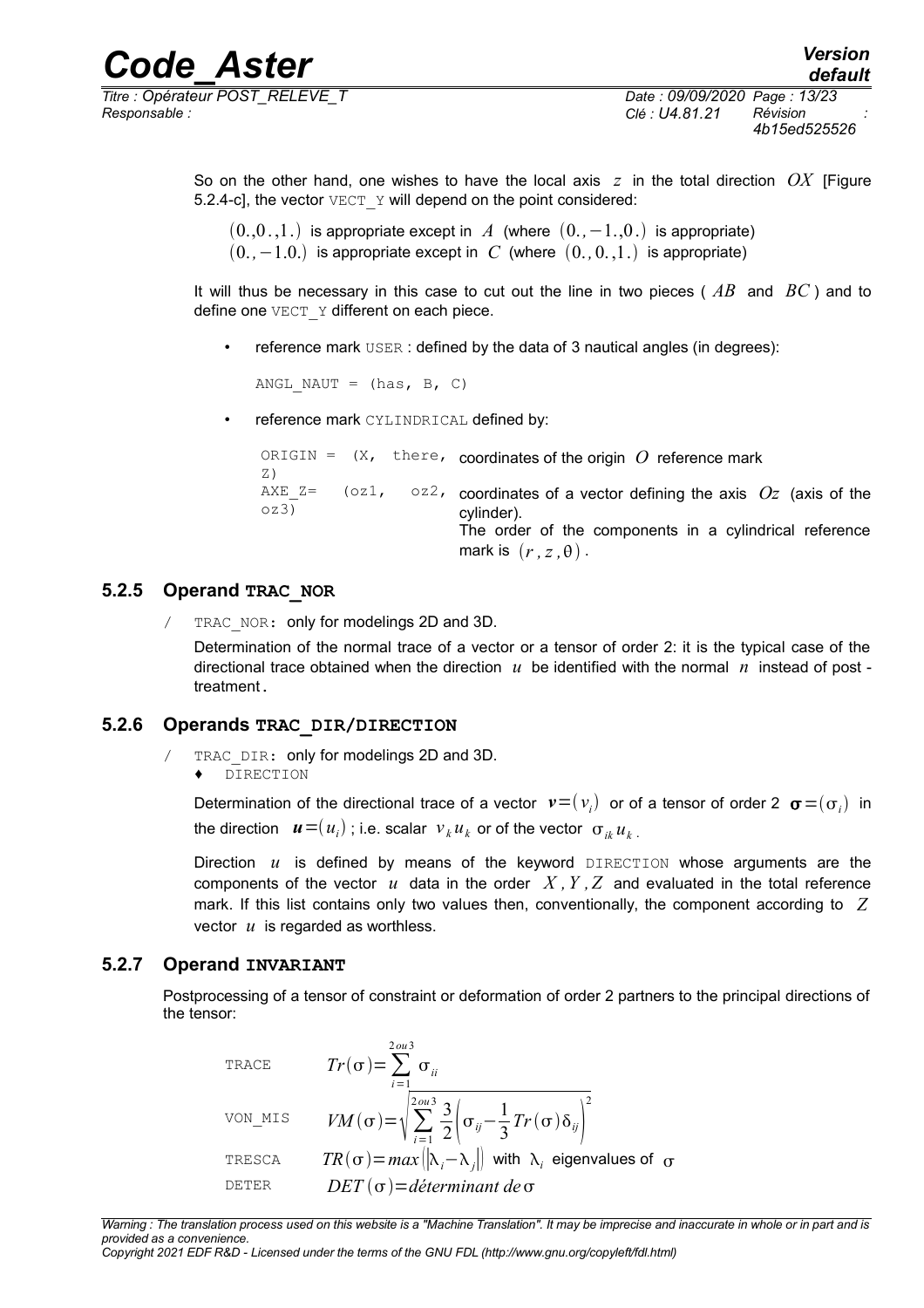*Titre : Opérateur POST\_RELEVE\_T Date : 09/09/2020 Page : 14/23 Responsable : Clé : U4.81.21 Révision :*

*4b15ed525526*

### **5.2.8 Operand ELEM\_PRINCIPAUX**

### / ELEM\_PRINCIPAUX

Determination of the principal values of a tensor  $2\times2$  or  $3\times3$  of order 2. They are arranged in the order ascending their values.

### **5.2.9 Operands RESULTANT / MOMENT / NOT**

Determination of the resultant and the moment of a field of torque on the place of post - treatment. RESULTANT can be used only if OPERATION=' EXTRACTION'.

By means of computer, these keywords can apply to any field of size but so that the results have a physical direction, one will have to limit oneself to the fields of nodal forces and nodal reactions.

In this last case, 2 possibilities arise:

- the user wants to calculate the resultant of certain components of the field: he will enter behind the keyword RESULTANT a list of components to be taken among  $\langle YDX', YDY' \rangle$  in 2D and { *' DX ' ,' DY ' ,' DZ '* } in 3D or structural elements (the resultant of components of rotations not having a physical direction),
- the user wants to calculate the resultant and the moment of certain components of the field: he will enter behind the keyword RESULTANT and MOMENT 2 lists of the same components length to be taken among

formula { *' DX ' , ' DY ' , ' DZ '* } behind the keyword RESULTANT formula { *' DRX ' ,' DRY ' ,' DRZ '* } behind the keyword MOMENT

Moreover, it will introduce behind the keyword NOT the list of the coordinates of the point by report to which the moment is evaluated.

If one notes  $|P|$  this point and  $|M\rangle_i$  the points of postprocessing, the evaluated quantities will be:

- Resultant:  $\mathbf{F} = \sum_i \mathbf{F}_i = \sum_i \left( FX_{M_i}, FY_{M_i}, FZ_{M_i} \right)$
- Moment:  $m = \sum_i$  $\left(P\vec{M}_i \wedge \mathbf{F}_i\right) + \sum_i$  $\mathbf{m}^c_i$

where  $\mathbf{m}_i^c$  indicate the list of the concentrated moments corresponding to the components of rotation introduced by the keyword MOMENT, relevant only in the case of elements of structure (beams, hulls, discrete).

### **Note:**

*1) In continuous mediums, one should not introduce behind MOMENT components of translation which would be regarded as concentrated moments and thus summoned with the true moments.*

*2) The calculation of RESULTANT and/or of MOMENT is carried out by a sum on a set of nodes. This sum has direction only if all the nodal forces (or moments) are expressed in the same reference mark. That wants to say that the keyword REFERENCE MARK can only take as value 'GLOBAL' or 'USER'.*

*Warning : The translation process used on this website is a "Machine Translation". It may be imprecise and inaccurate in whole or in part and is provided as a convenience. Copyright 2021 EDF R&D - Licensed under the terms of the GNU FDL (http://www.gnu.org/copyleft/fdl.html)*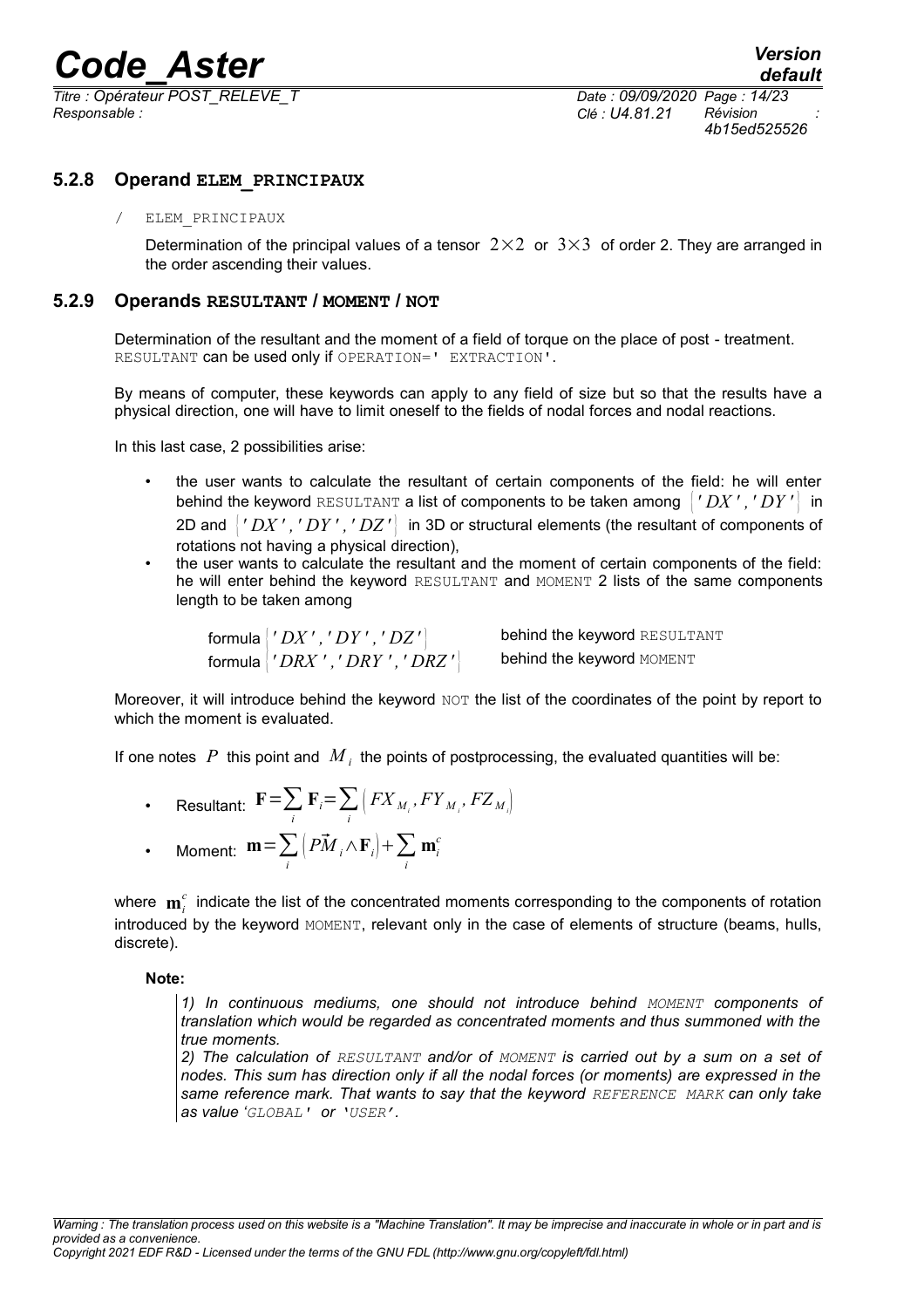*Titre : Opérateur POST\_RELEVE\_T Date : 09/09/2020 Page : 15/23 Responsable : Clé : U4.81.21 Révision :*

*4b15ed525526*

## **6 Nature of postprocessing**

### **6.1 Operand OPERATION**

- OPERATION =
	- | 'EXTRACTION'

The operation extraction of a field of size makes it possible to recover the values of one or more components or quantities derived from these components at the points of the place of postprocessing.

In the case of an extraction on one cham elem, the values of the components extracted from this field are calculated as follows:

If the place of postprocessing is determined by the keyword GROUP NO, for each node the components are realised on all the elements contributing in this node. In the case of the extraction of a field of the type ELNO, one obtains the same values by giving the field of the type NOEU.

### **Note:**

*The moyennations with the nodes of computed fields in local reference marks are licit only if the angles between these reference marks are weak. In the contrary case, they do not have a direction.*

If the place of postprocessing is defined by GROUP NO =  $(GN1, GN2, GN3,GN4,GN5)$ , the values are realised on all the elements of the grid above.

If the place of postprocessing is defined as being the segment of origin *N1* and of end *N5* , the values will be realised on the hatched elements.

In the case of quadratic elements (presence of nodes mediums), the average with the nodes tops can lead to more important weights of certain elements (function of cutting) compared to the nodes mediums which realise on 2 elements (thus of the same weight). One can thus be in the presence of oscillations between the values at the tops and the mediums.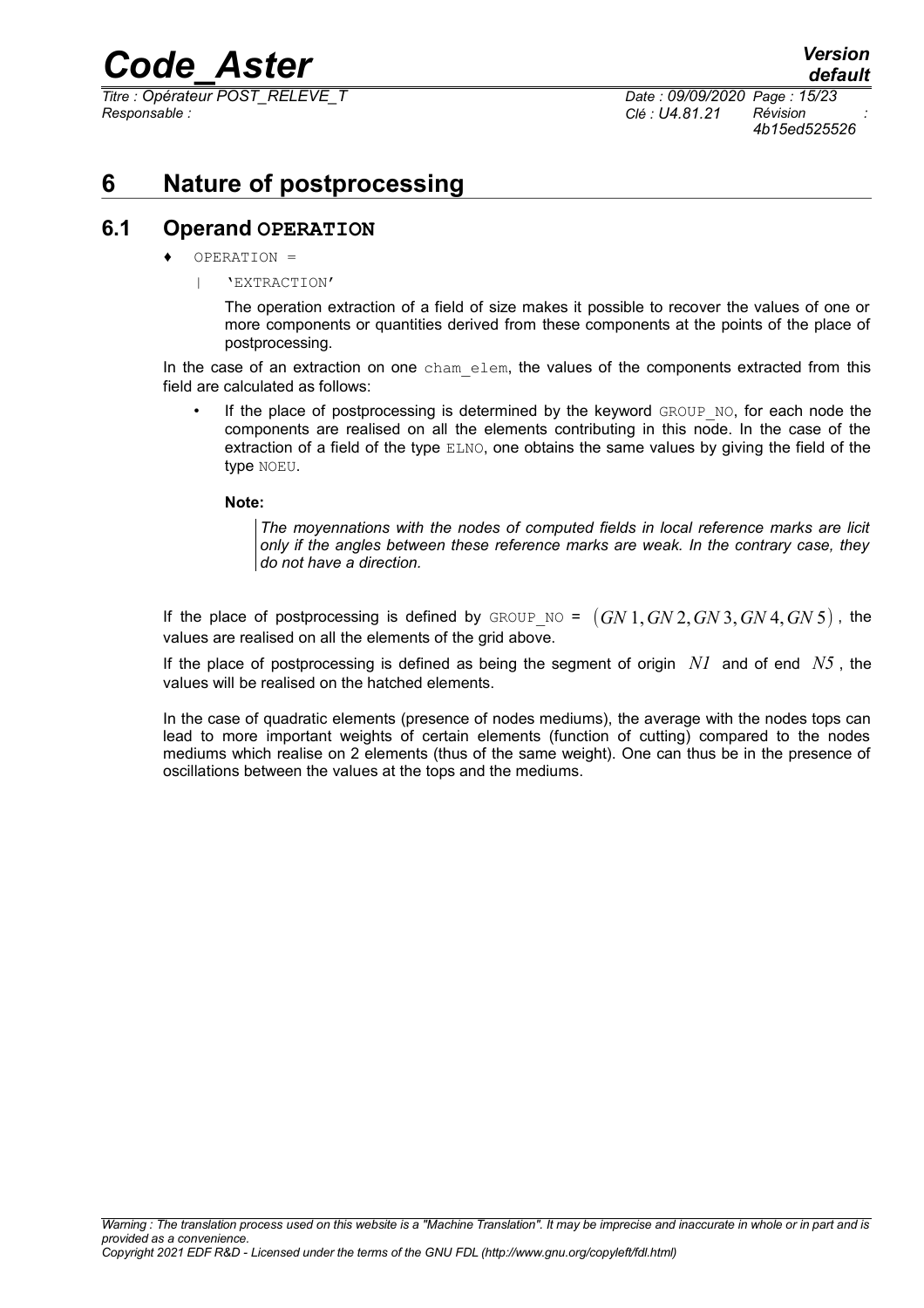*Titre : Opérateur POST\_RELEVE\_T Date : 09/09/2020 Page : 16/23 Responsable : Clé : U4.81.21 Révision :*

*4b15ed525526*

### | 'AVERAGE'

This operation is limited to 6 components of field at the same time. Being given a scalar field *U* (typically a component of a size), the operation 'AVERAGE' calculate the following quantities ( *L* indicating the length of the place of post - treatment *C* considered):

| MOMENT 0    | $\frac{1}{L}\int_{c}U(s)ds$                             |
|-------------|---------------------------------------------------------|
| MOMENT 1    | $\frac{12}{L^2}\int_c U(s)\left(s-\frac{L}{2}\right)ds$ |
| MINIMUM     | Min U                                                   |
| MAXIMUM     | Max U                                                   |
| MOYE<br>INT | MOMENT 0<br>- ½ MOMENT<br>-1                            |
| MOYE EXT    | + ½ MOMENT<br>MOMENT                                    |

It is important that the place of postprocessing is traversed in a direction. If a group of nodes is used, one will take care to reorder the nodes, by using the order DEFI GROUP OPTION 'NOEUD ORDO', [U4.22.01]. Thus, L' X-coordinate curvilinear is defined since the node origin of the group, while following the broken line consisted the nodes.

The integrals above are evaluated while supposing *U* linear between two nodes. Thus, while noting  $U_i$  values of the field to the nodes (numbered by  $i=1,\ldots,N$ ) of X-coordinate  $s_i$ , one a:

MOMENT\_0 = 
$$
\frac{1}{2(s_N - s_1)} \sum_{i=1}^{N-1} (s_{i+1} - s_i)(U_i + U_{i+1})
$$

\nMOMENT\_1 = 
$$
\frac{2}{(s_N - s_1)^2} \sum_{i=1}^{N-1} (s_{i+1} - s_i)(U_i(s_{i+1} + 2s_i) + U_{i+1}(2s_{i+1} + s_i)) - \frac{3}{(s_N - s_1)} \sum_{i=1}^{N-1} (s_{i+1} - s_i)(U_i + U_{i+1})
$$

| 'EXTREMA'

calculate them MIN, MAX, MINI\_ABS, MAXI\_ABS of a field possibly reduces on a list of nodes or of meshs, on all the components or a list of components.

### **6.1 Operand MOYE\_NOEUD**

Keyword allowing for choice of an impression detailed or realised in a point. This keyword is significant only for the sizes of the type cham elem and for the operation EXTRACTION.

MOYE NOEUD =  $'YES'$ 

For each point of postprocessing, the displayed value of a component or a deducted quantity is obtained like average of the values given by each convergent mesh in this point. The way of making the average is the same one as for the fields calculated by CALC\_CHAMP [U4.81.04].

```
MOYE NOEUD = 'NOT'
```
The list of the values obtained for each convergent mesh at the point of postprocessing is displayed.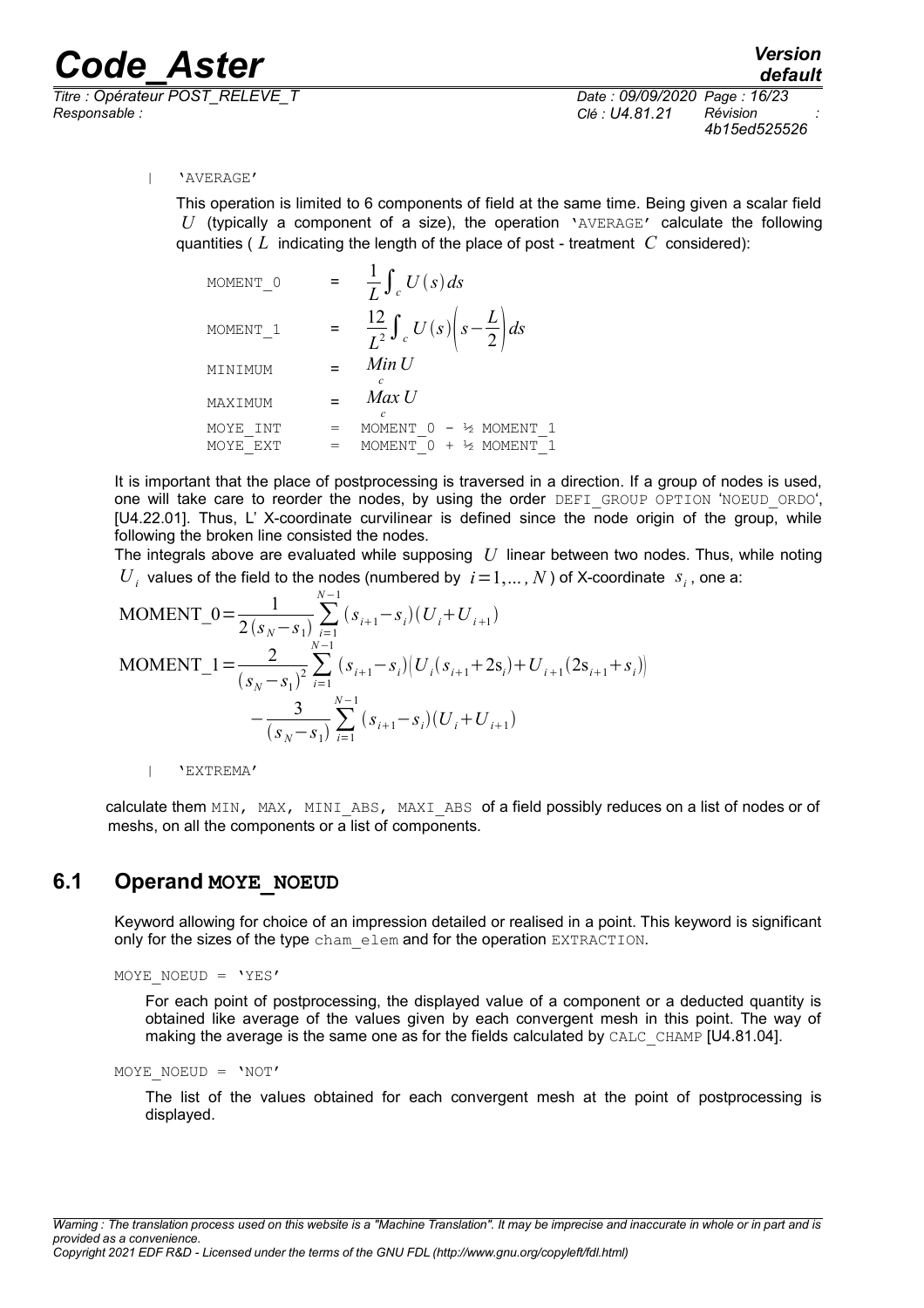*4b15ed525526*

## **7 Operands of access and impression of the contents of the tables created by POST\_RELEVE\_T**

### **7.1 Principles of addressing of the contents of the tables**

The statements of values are arranged in concepts of the type  $\text{table}$ . The tables are Bi - subscripted. The first index is the parameter, this one is defined by the operator according to the action considered (see [Table 7.4-a]). The second index is the variable, this one is defined by the user. The variables can be the names of the nodes, the names of the components.

### **7.2 Operand ENTITLE**

 $\bullet$  ENTITLE = matable  $[K8]$ 

Name of the table of statements of values.

### **7.3 Operand TITLE**

◊ TITLE = title

Title which one wants to give to the table of statements of values. For more details, to see [U4.03.01].

### **7.4 Definition of the parameters and the variables**

With the impression on the file RESULT, each parameter is printed on a column, the printed variables being line by line.

| <b>Keywords</b>                     | <b>Parameters</b>                                 | <b>Variables</b>             |  |  |
|-------------------------------------|---------------------------------------------------|------------------------------|--|--|
| OPERATION = 'AVERAGE'               | MOMENT 0 MOMENT 1 MINIMUM Names of the components |                              |  |  |
| (keywords TOUT CMP, NOM CMP)        | MAXIMUM MOYE INT MOYE EXT                         |                              |  |  |
| (example $\S9.2.2$ )                |                                                   |                              |  |  |
| OPERATION = 'MOYENNE ARITH'         | AVERAGE                                           | Names of the components      |  |  |
| (keywords TOUT CMP, NOM CMP)        |                                                   |                              |  |  |
| OPERATION = 'EXTREMA'               | VALE                                              | Names of the components      |  |  |
| (keywords TOUT CMP, NOM CMP)        |                                                   |                              |  |  |
| OPERATION = 'EXTRACTION'            |                                                   | Names of GROUP NO            |  |  |
| (keyword IMPR NOEUD = 'YES')        |                                                   |                              |  |  |
| OPERATION = 'EXTRACTION'            |                                                   | Names of GROUP NO concaténés |  |  |
| (keyword IMPR NOEUD = 'NOT')        |                                                   | with the names of the meshs  |  |  |
|                                     |                                                   |                              |  |  |
| TOUT CMP NOM CMP                    | COOR X<br>COOR Y<br>ABSC CURV                     | $\overline{\phantom{0}}$     |  |  |
| (examples $[§9.1]$ and $[§9.2.1]$ ) | COOR Z follow-up of the name of                   |                              |  |  |
|                                     | the components                                    |                              |  |  |
| NOM CMP TRAC NOR TRAC DIR           | ABSC CURV COOR X<br>COOR Y                        |                              |  |  |
| (examples $[§9.3]$ and $[§9.4]$ )   | COOR <sub>Z</sub>                                 |                              |  |  |
|                                     | DIR 1 DIR 2 DIR 3                                 |                              |  |  |
| INVARIANT                           | COOR X<br>ABSC CURV<br>COOR Y                     | $\qquad \qquad \blacksquare$ |  |  |
| (example [§9.5])                    | COOR <sub>Z</sub><br>VON MIS<br>TRESCA            |                              |  |  |
|                                     | TRACE DETER                                       |                              |  |  |
| ELEM PRINCIPAUX                     | COOR X<br>COOR Y<br>ABSC CURV                     | $\qquad \qquad \blacksquare$ |  |  |
| (example [§9.6])                    | COOR Z VAL PR 1 VAL PR 2                          |                              |  |  |
|                                     | VAL PR 3                                          |                              |  |  |
| RESULTANT<br>MOMENT                 | Names of the components                           | $\overline{\phantom{0}}$     |  |  |
| (examples $[§9.7]$ and $[§9.8]$ )   |                                                   |                              |  |  |

*Warning : The translation process used on this website is a "Machine Translation". It may be imprecise and inaccurate in whole or in part and is provided as a convenience.*

*Copyright 2021 EDF R&D - Licensed under the terms of the GNU FDL (http://www.gnu.org/copyleft/fdl.html)*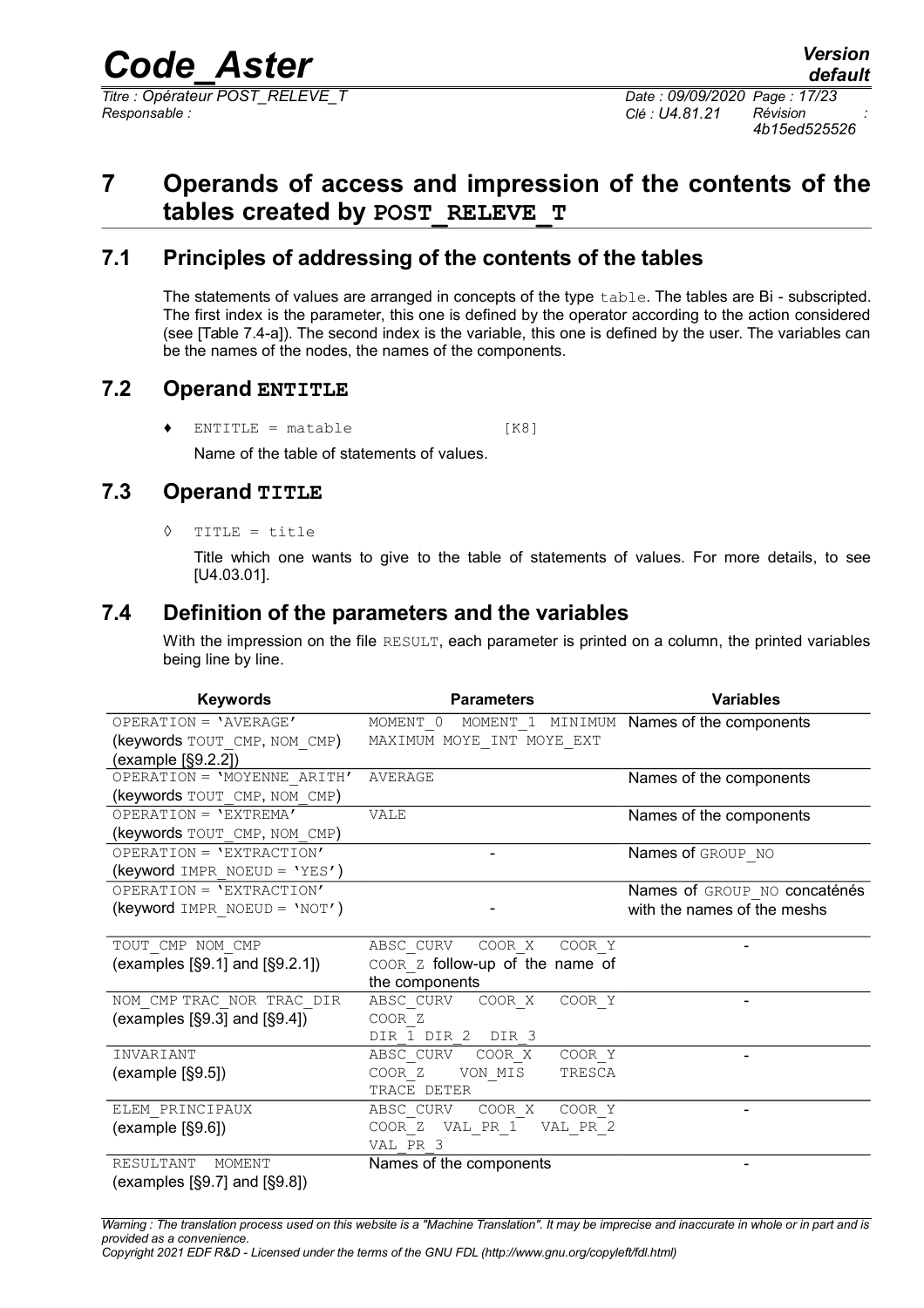## *Code\_Aster*<br>Consider *Condensity*<br>Consider the Constant *Code Caugh Date : 09/09/2020 Page : 18/23*

*Titre : Opérateur POST\_RELEVE\_T Date : 09/09/2020 Page : 18/23 Responsable : Clé : U4.81.21 Révision :*

*4b15ed525526*

| <b>Keywords</b>            | <b>Parameters</b>               | <b>Variables</b> |
|----------------------------|---------------------------------|------------------|
| REFERENCE MARK = $'POLAR'$ | ABSC CURV COOR X COOR Y         |                  |
| (example [§9.9])           | COOR Z follow-up of the name of |                  |
|                            | the components                  |                  |
| REFERENCE<br>MARK          | $=$ ABSC CURV COOR X COOR Y     |                  |
| 'CYLINDRICAL'              | COOR Z follow-up of the name of |                  |
|                            | the components                  |                  |

### **Table 7.4-a**

For the significance of the parameter ABSC CURV, to see §4.1.5 and §4.1.6 For the reference marks POLAR and CYLINDRICAL, the significance of the components is: DX : ray  $r$ , DY : ordinate on the axis of the cylinder  $z$ , DZ : angle  $\theta$  (see U2.07.01 §2 and §5.2)

For the expression of the constraints in cylindrical reference mark one makes the following correspondences:

| Constraints in Cartesian reference mark |    | Constraints in cylindrical reference mark |
|-----------------------------------------|----|-------------------------------------------|
| vector                                  |    |                                           |
|                                         |    |                                           |
|                                         |    | Н                                         |
| tensor                                  | XX | RR                                        |
|                                         | YΥ | ZZ                                        |
|                                         | ZZ | $\theta \theta$                           |
|                                         | XY | RZ                                        |
|                                         | XZ | $R\theta$                                 |
|                                         | V7 | 'Η                                        |

## **8 Phase of checking**

It is checked that the headings all are different.

### **8.1 During the execution**

This phase checks the coherence of the arguments between them. It relates to all the occurrences of the keyword factor ACTION. One distinguishes 2 groups from checks.

first group is common to the arguments of the keyword CHAM GD and RESULT (which is excluded mutually) and is reduced to the following checks:

acceptability of the components: it is checked that the required components are quite present at the catalogue of description of the size to treat,

**second** group is specific to the keyword RESULT, and is reduced to the checks:

- checking of the acceptability of the field symbolic system: one makes sure that the field symbolic system argument of the keyword NOM CHAM exist well for the type of concept result argument of the keyword RESULT,
- existence of at least a structure of data for the field symbolic system to treat.

At the conclusion of the phase of checking, in production run the following alternative arises:

all occurrences of ACTION are correct and the operations are launched,

*default*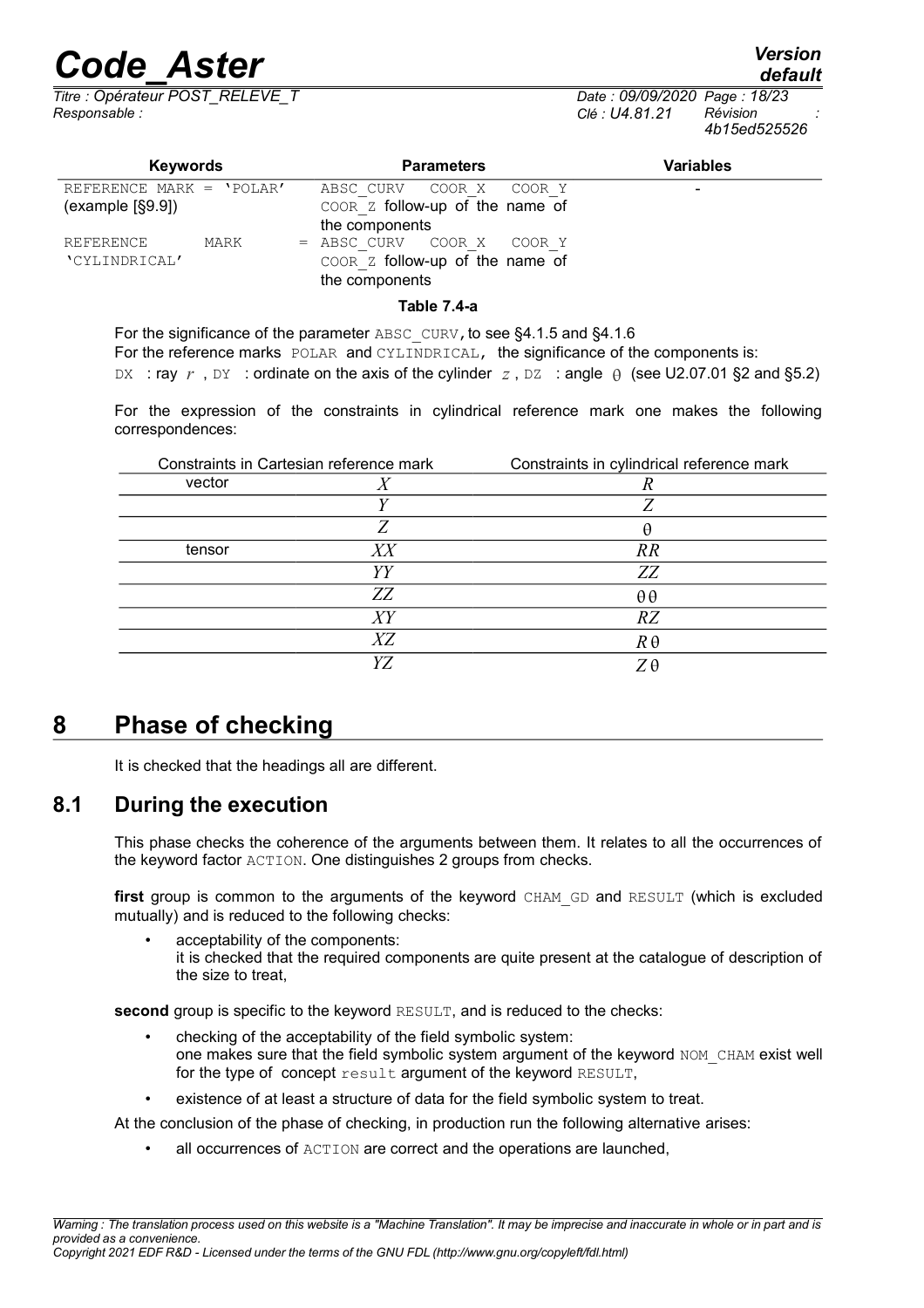*Titre : Opérateur POST\_RELEVE\_T Date : 09/09/2020 Page : 19/23 Responsable : Clé : U4.81.21 Révision :*

at least an occurrence of ACTION is incorrect, then an error message fatal is produced with stop of the order. Information informs about the nature of the errors and the means of correcting them.

### **8.2 During the treatment**

A new filter of checking is presented but never causes the stop of the order. This filter is reduced to the following checks:

• existence of the structure of data indicated by CHAM GD or RESULT and one of the keywords giving access in a structure of data RESULT.

In the event of failure a message is transmitted and the following occurrence is treated,

- in the case of a calculation of tensorial invariants, one checks that the object of the treatment indicates well a tensor of order 2,
- in the case of a calculation of average or a request for extraction of values, one checks that the components to be treated were indeed calculated on the place of the post - treatment. In the event of failure of this checking, a message details the components nonavailable according to the meshs or nodes of the place of post - treatment.

If this last filter does not detect any impossibility of calculation, postprocessing is launched and the results are inserted in the table.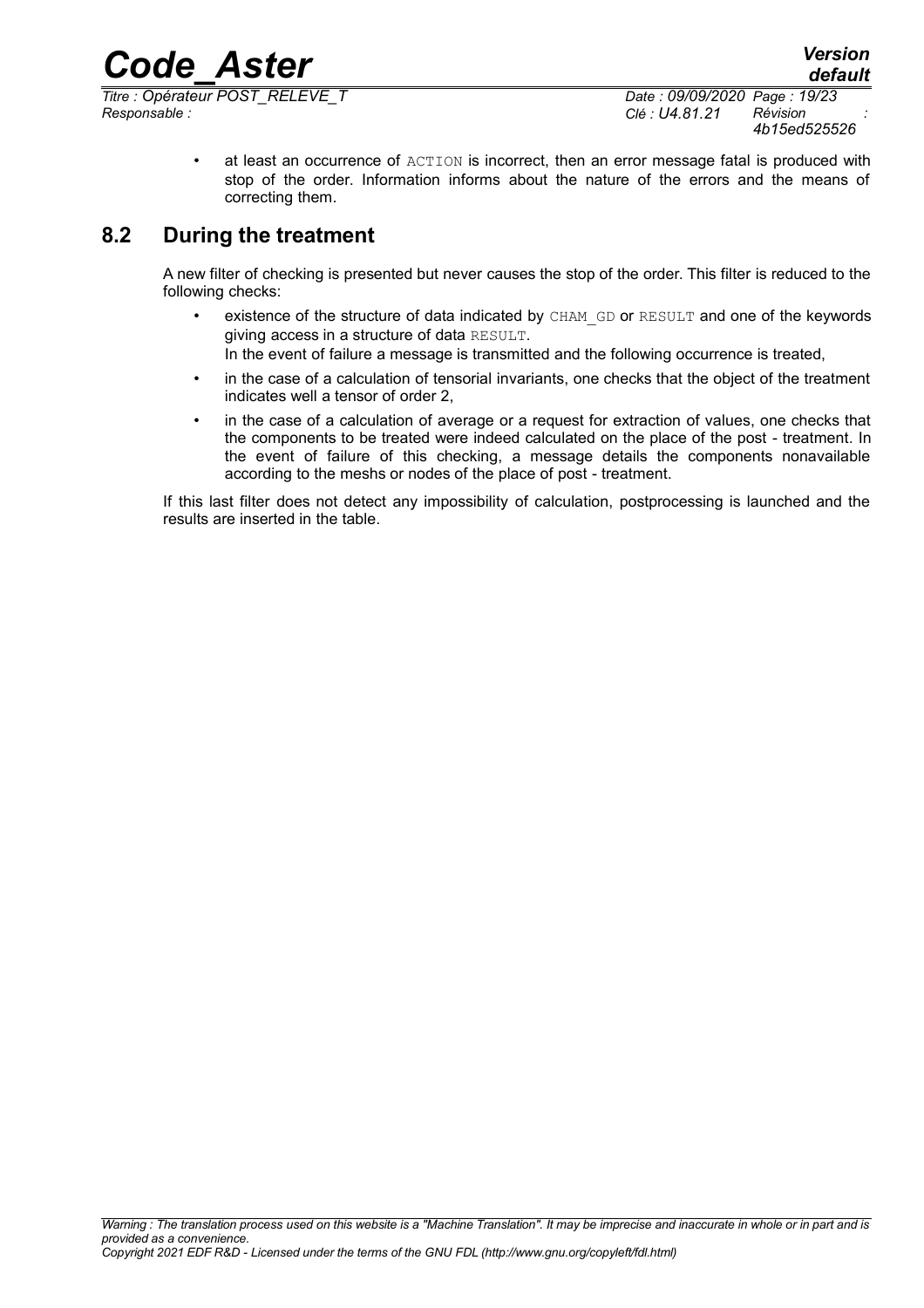*Titre : Opérateur POST\_RELEVE\_T Date : 09/09/2020 Page : 20/23 Responsable : Clé : U4.81.21 Révision :*

### **9 Examples**

The examples which follow apply to the same physical problem (case test SHLV100G).

### **9.1 Keywords 'EXTRACTION' 'AVERAGE' 'EXTREMA' 'MOYENNE\_ARITH'**

### **9.1.1 'EXTRACTION'**

#### **9.1.1.1 Orders**

```
# extraction of the CMP of the tensor of the constraints on a list of nodes
#
  t2 = POST RELEVE T (ACTION = F (
                       ENTITLE = 'ex 2', GROUP_NO = 
                               ('GN1', 'GN347', 'GN21', 'GN432', 'GN39', 
'GN229'),
                       CHAM GD = SIGMA,
                       NOM_CMP = ('SIXX', 'SIYY', 'SIZZ', 'SIXX'),OPERATION = 'EXTRACTION' ) )
```
#### **9.1.1.2 Result**

--- POST TRAITEMENT NUMBER: 1 - FIELD NUMBER : 1 FIELD BY ELEMENT WITH THE NODES EXTRACTION TENSOR FORCED TOTAL REFERENCE MARK CHEMIN DE NOEUDS T2 CONCEPT OF THE TYPE TABL\_POST\_RELE CALCULATES FROM THE CONCEPT SIGMA TABLE: EX\_2 EXIT OF THE T2 TABLE ABSC\_CURV COOR\_X COOR\_Y COOR\_Z SIXX SIYY SIZZ SIXY<br>1.0.0000E+00 1.00000E-01 0.00000E+00 0.00000E+00 -9.96843E-01 1.66549E+00 2.00595E-01 -2.97371E-04<br>1.00000E-01 2.00000E-01 0.00000E+00 0.00000E+00 -2.39383E-04 6.67596E-01 N21 2.14214E-01 9.23880E-02 3.82683E-02 0.00000E+00 -6.06951E-01 1.27563E+00 2.00603E-01 -9.41280E-01 N432 3.14214E-01 1.84776E-01 7.65367E-02 0.00000E+00 9.75617E-02 5.69793E-01 2.00206E-01 -2.36114E-01 N39 4.28428E-01 7.07107E-02 7.07107E-02 0.00000E+00 3.34029E-01 3.34628E-01 2.00597E-01 -1.33117E+00 N229 5.28428E-01 1.41421E-01 1.41421E-01 0.00000E+00 3.33660E-01 3.33711E-01 2.00211E-01 -3.33924E-01

### **9.1.2 'AVERAGE'**

#### **9.1.2.1 Orders**

# average of the CMP of the tensor of the constraints on a list of nodes # T3 = POST RELEVE T (ACTION= F (ENTITLES =  $'ex3'$ , NODE =  $(N1', YN347', YN21', YN432', YN39',$ 'N229'),

 $CHAM$  GD  $=$  SIGMA, NOM  $\overline{C}MP = ('SIXX', 'SIYY', 'SIZZ', 'SIXY'),$  $OPERATION = 'AVERAGE', ()$ 

### **9.1.2.2 Result**

--- POST TRAITEMENT NUMBER: 1 - FIELD NUMBER : 1 FIELD BY ELEMENT WITH THE NODES AVERAGE TENSOR FORCED TOTAL REFERENCE MARK CHEMIN RELIANT LES NOEUDS: N1 N347 N21 N432 N39 N229

CONCEPT T3 OF THE TYPE TABL\_POST\_RELE CALCULATES FROM THE CONCEPT SIGMA

*Warning : The translation process used on this website is a "Machine Translation". It may be imprecise and inaccurate in whole or in part and is provided as a convenience.*

*Copyright 2021 EDF R&D - Licensed under the terms of the GNU FDL (http://www.gnu.org/copyleft/fdl.html)*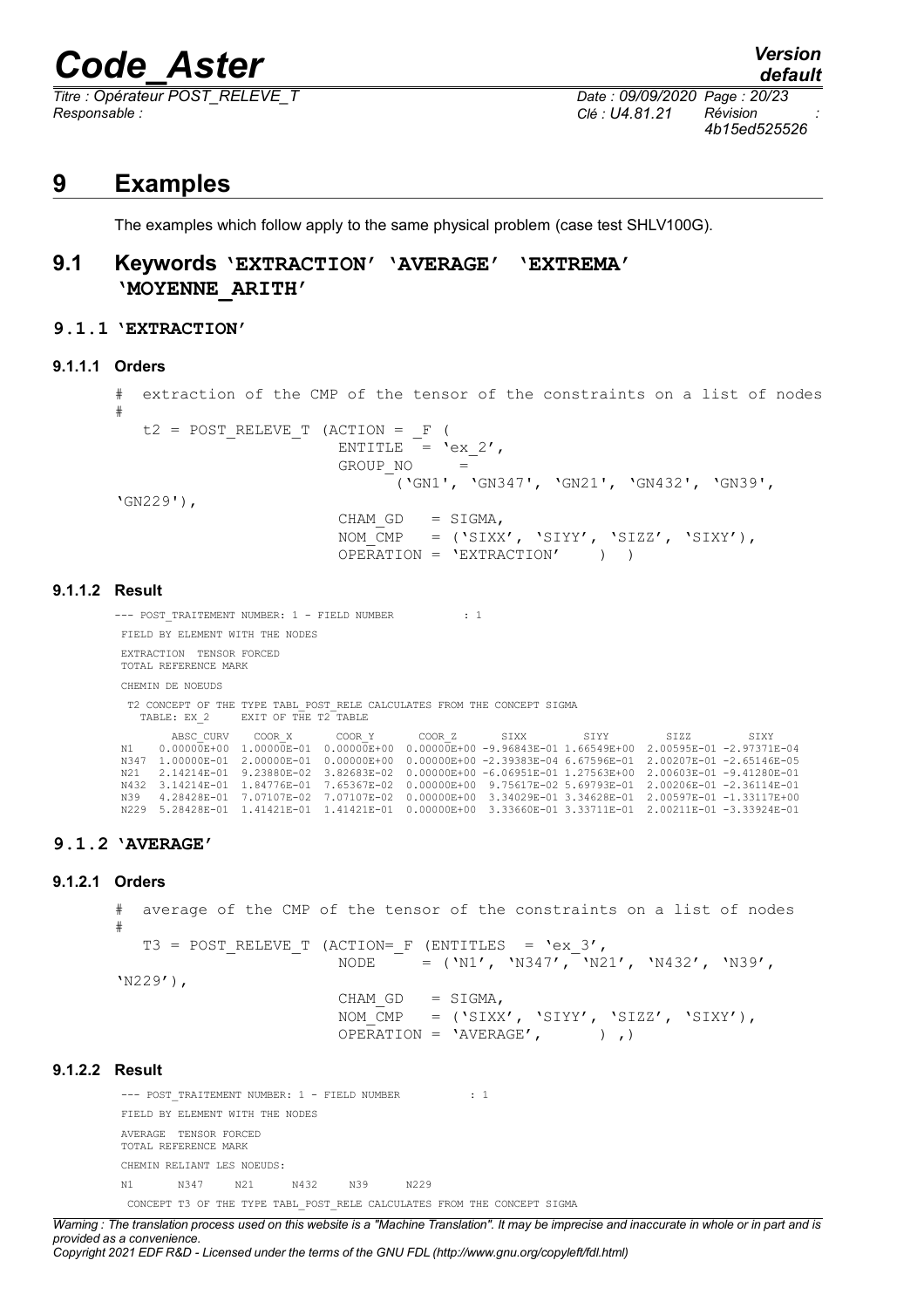*Titre : Opérateur POST\_RELEVE\_T Date : 09/09/2020 Page : 21/23*

*Responsable : Clé : U4.81.21 Révision : 4b15ed525526*

*default*

| TABLE: EX 3 EXIT OF TABLE T3                                                       |                  |         |          |          |
|------------------------------------------------------------------------------------|------------------|---------|----------|----------|
| MOMENT 0                                                                           | MOMENT 1 MINIMUN | MAXTMUN | MOYE INT | MOYE EXT |
| SIXX -9.83430E-02 1.17015E+00 -9.96843E-01 3.34029E-01 -6.83419E-01 4.86733E-01    |                  |         |          |          |
| SIYY 7.66354E-01 -1.17020E+00 3.33711E-01 1.66549E+00 1.35145E+00 1.81254E-01      |                  |         |          |          |
| SIZZ 2.00403E-01 -1.44941E-05 2.00206E-01 2.00603E-01 2.00411E-01 2.00396E-01      |                  |         |          |          |
| SIXY -5.40089E-01 -1.03327E+00 -1.33117E+00 -2.65146E-05 -2.34562E-02 -1.05672E+00 |                  |         |          |          |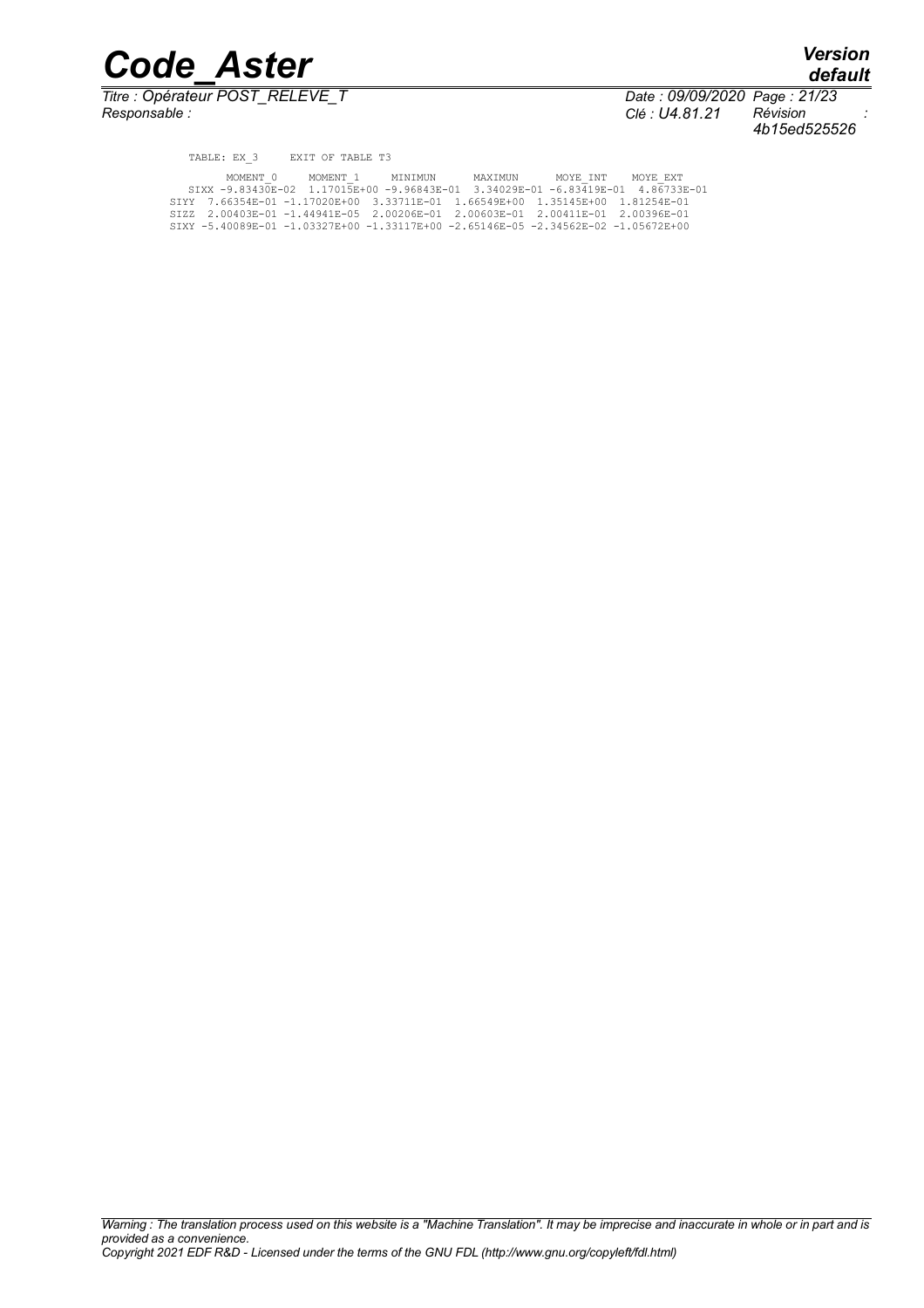*Titre : Opérateur POST\_RELEVE\_T Date : 09/09/2020 Page : 22/23 Responsable : Clé : U4.81.21 Révision :*

```
default
```
*4b15ed525526*

### **9.1.3 'EXTREMA'**

#### **9.1.3.1 Orders**

```
# extrema of dx displacements and drz
#
   T3 = POST_RELEVE_T (ACTION=_F ( 
                       ENTITLE = 'DEPL',RESULT = RESU1,
                       NOM CHAM = 'DEFL',\overline{NOM} CMP = ('DX', 'DRZ',),
                       OPERATION = 'EXTREMA', ),
```
#### **9.1.3.2 Result**

| ENTITLE |            | RESU NOM CHAM | NUME ORDRE | EXTREMA       | NODE | $\mathsf{CMP}$ | VALE               |
|---------|------------|---------------|------------|---------------|------|----------------|--------------------|
| DEPL    | RESU1 DEPL |               |            | MAX           | D    |                | DX 3.47E-03        |
| DEPL    | RESU1 DEPL |               |            | 1 MTN         | D    |                | $DRZ - 6.27E - 03$ |
| DEPL    | RESU1 DEPL |               | 1.         | MAXI ABS D    |      |                | DRZ 6.27E-03       |
| DEPL    | RESU1 DEPL |               |            | MINI ABS With |      |                | DX 8.99E-22        |

### **9.1.4 'MOYENNE\_ARITH'**

#### **9.1.4.1 Orders**

```
# average of dx displacements and dz on nodes
#
   t4 = POST_RELEVE_T (ACTION=_F ( 
                   ENTITLE = 'DEPL',RESULT = RESU1,
                   NOM CHAM = 'DEPL',
GROUP NO = ('GNAB',),GROUP_NO = ('IT, 'OF, ),NOM CMP = (\ 'DX', 'DZ',') ,OPERATION = 'MOYENNE ARITH', ) , )
```
### **9.1.4.2 Result**

| ENTITLE |            | RESU NOM CHAM | NUME ORDRE CMP |        | AVERAGE     |
|---------|------------|---------------|----------------|--------|-------------|
| DEPL    | RESU1 DEPL |               |                | את 1   | 9.47536E-04 |
| DEPL    | RESU1 DEPL |               |                | 7 ה- 1 | 0.00000E+00 |

### **9.2 Operand RESULTANT**

### **9.2.1 Orders**

# calculation of the resultants of the CMP quoted on a group no

```
T8 = POST RELEVE T (ACTION = F (
         RESULT = resu,NOM CHAM = 'FORCNODA',
         ENTITLE = 'RESULTING',
        REFERENCE MARK = 'TOTAL',
        OPERATION = 'EXTRACTION',
         GROUP NO = 'know',
        RESULTANTE= (YDX', YDY', YDZ'))
```
### **9.2.2 Result**

---POST TRAITEMENT NUMBER: 1 - FIELD NUMBER : 1

*Warning : The translation process used on this website is a "Machine Translation". It may be imprecise and inaccurate in whole or in part and is provided as a convenience.*

*Copyright 2021 EDF R&D - Licensed under the terms of the GNU FDL (http://www.gnu.org/copyleft/fdl.html)*